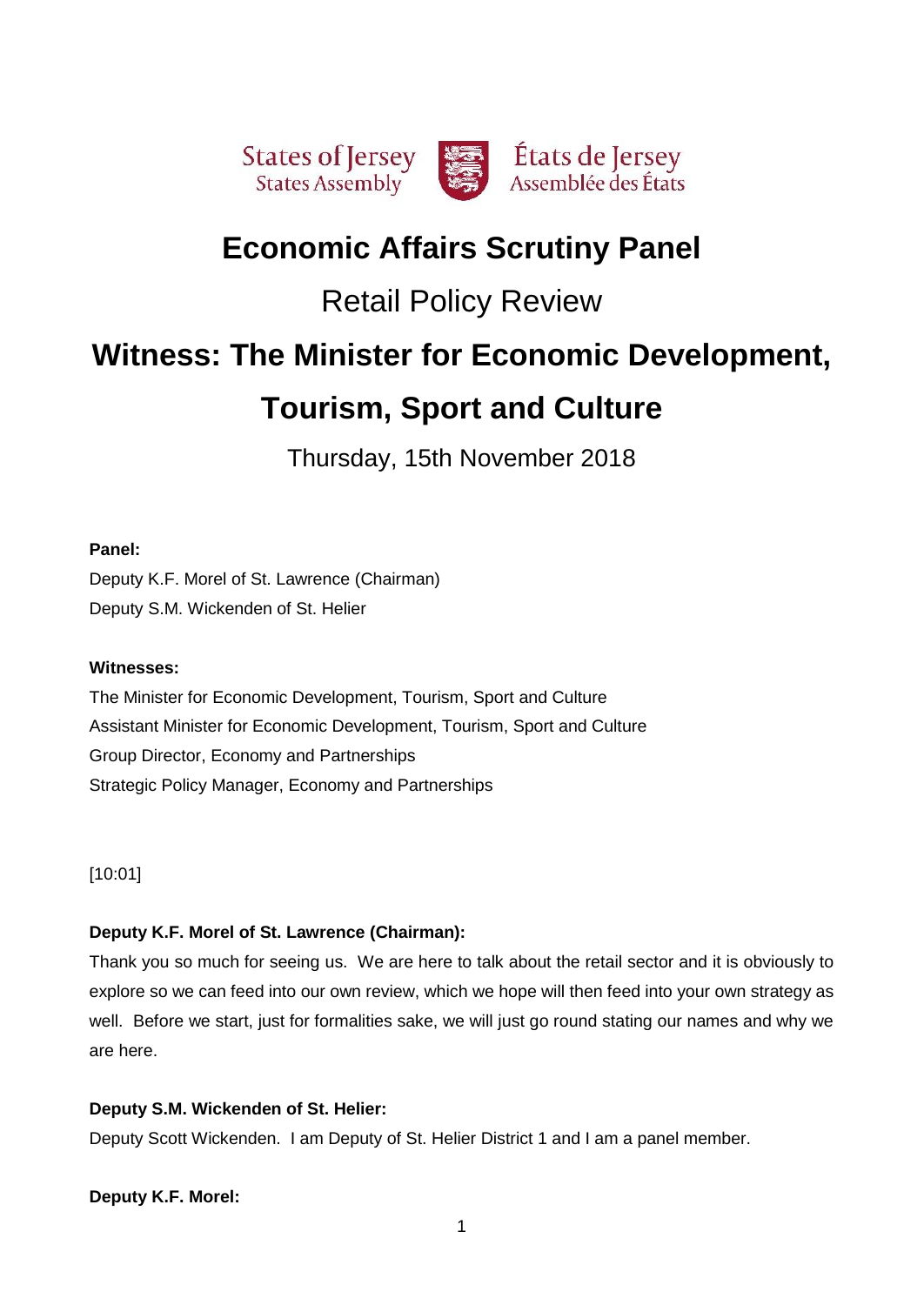Deputy Kirsten Morel. I am chairman of the Economic Affairs Scrutiny Panel.

## **Group Director, Economy and Partnerships:**

Good morning. Dan Houseago, group director for Economy and Partnerships.

# **Strategic Policy Manager, Economic and Partnerships:**

Chris Kelleher, strategic policy manager for Economy and Partnerships.

# **The Minister for Economic Development, Tourism, Sport and Culture:**

Senator Lyndon Farnham, Minister for Economic Development.

# **Assistant Minister for Economic Development, Tourism, Sport and Culture:**

I am Deputy Montfort Tadier, Assistant Minister for the department.

## **Deputy K.F. Morel:**

We are going to be solely looking at retail today. We will not be looking at any other areas. It is just going to be focused entirely on retail. We know that you are working on a strategy at the moment so we do hope that any useful recommendations we come up with are to be considered for that as well.

# **The Minister for Economic Development, Tourism, Sport and Culture:**

They will.

# **Deputy K.F. Morel:**

I just start with a very general question. What is your take on the retail sector at the moment? What is the current state of the retail sector?

# **The Minister for Economic Development, Tourism, Sport and Culture:**

If we look at other parts of the world relevant to us in terms of retail, for example, the U.K. (United Kingdom) and Europe, our retail industry is relatively buoyant. Having said that, it still faces serious challenges as the retail landscape continues to change. That is one of the reasons why we have decided to press ahead with the retail development strategy. I would stress it is a development strategy. It is going to be aiming at development with further development in retail to ensure a sustainable future.

## **Deputy K.F. Morel:**

When you talk about challenges, which challenges are you thinking of?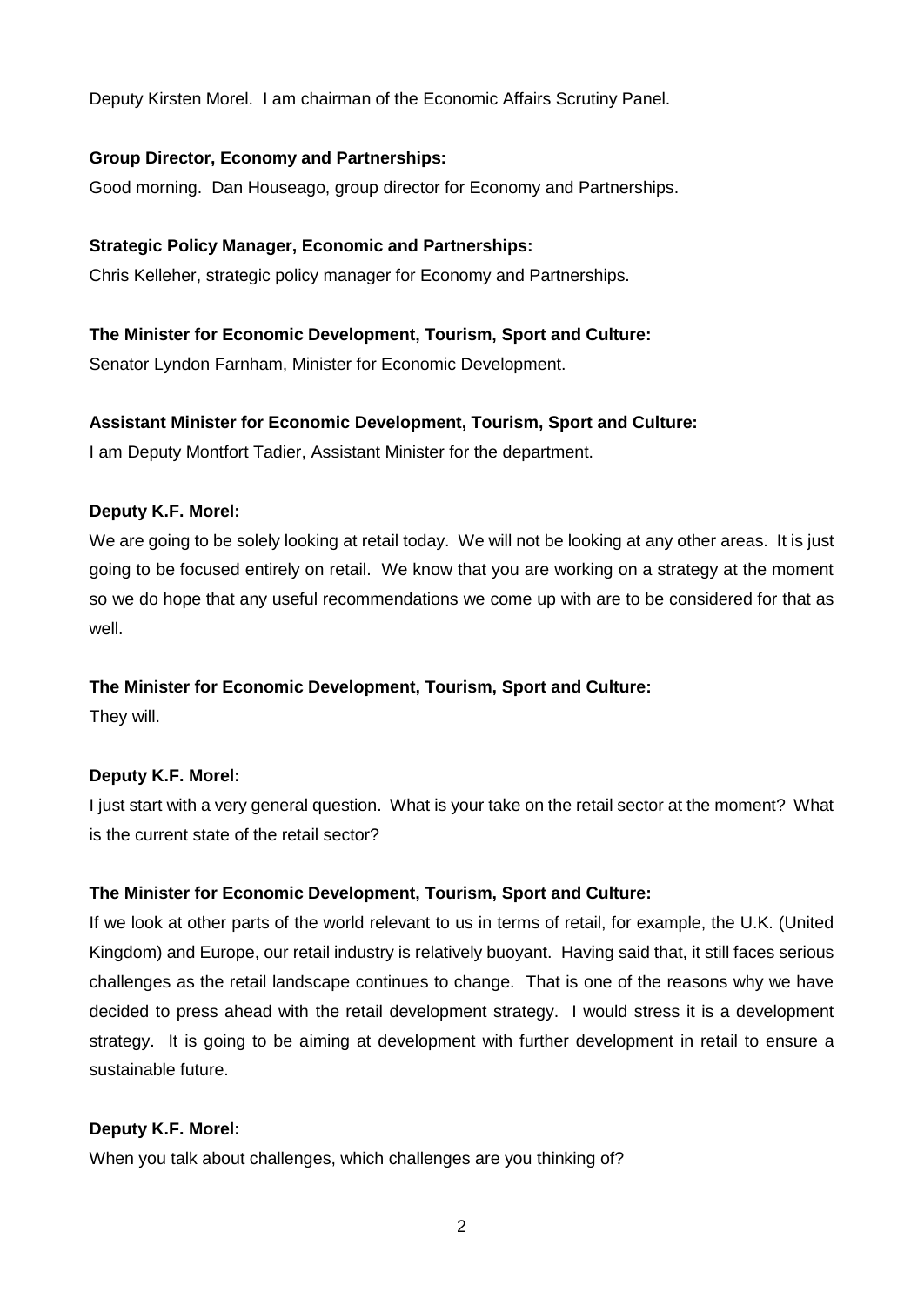## **The Minister for Economic Development, Tourism, Sport and Culture:**

I think society has changed with the onset of technology, which means we all act in different ways and probably one of the most prevalent forms of that behaviour is the way we work online. So the biggest threat to the town centre and retail is online retail. I think over and above that we have seen a change to the economic landscape since 2008. So combined I think that has made for a challenging time.

## **Deputy K.F. Morel:**

What do you think has really sheltered us compared to the U.K. High Streets in Jersey?

## **The Minister for Economic Development, Tourism, Sport and Culture:**

We are a very affluent society. We have one of the highest G.V.A.s (gross value added) in the world. Islanders tend to have more disposable income than their counterparts in certain parts of the U.K. If you would speak to any of the key U.K. retailers you will find that the vast majority of them will say that their Channel Island stores tend to be the better-performing stores.

## **Deputy K.F. Morel:**

I have heard that of other stores in the past. From the perspective of benefits, what benefits do you think a strong retail sector brings to the Island?

## **The Minister for Economic Development, Tourism, Sport and Culture:**

The retail and wholesale sectors employ about 8,000 people, first and foremost. So they provide not just jobs but career opportunities for people who do not want to be involved in the other sectors of the economy. They also collect for the States a considerable amount of goods and services tax, so they are producing a lot of revenue for the Treasury. The larger retailers will be paying a tax on their profits.

## **Deputy K.F. Morel:**

Beyond that as well - beyond the benefits to the States, the economy - I am thinking Jersey could have a flourishing online retail sector but that would not help the High Street. I am thinking as well from the perspective of Island life, whether you believe that a strong retail sector feeds into that.

## **The Minister for Economic Development, Tourism, Sport and Culture:**

When you say we could have a strong online …?

## **Deputy K.F. Morel:**

Forget that bit. Just from the perspective of Island life just how do you feel the retail sector feeds into the culture and the way we live in the Island?

3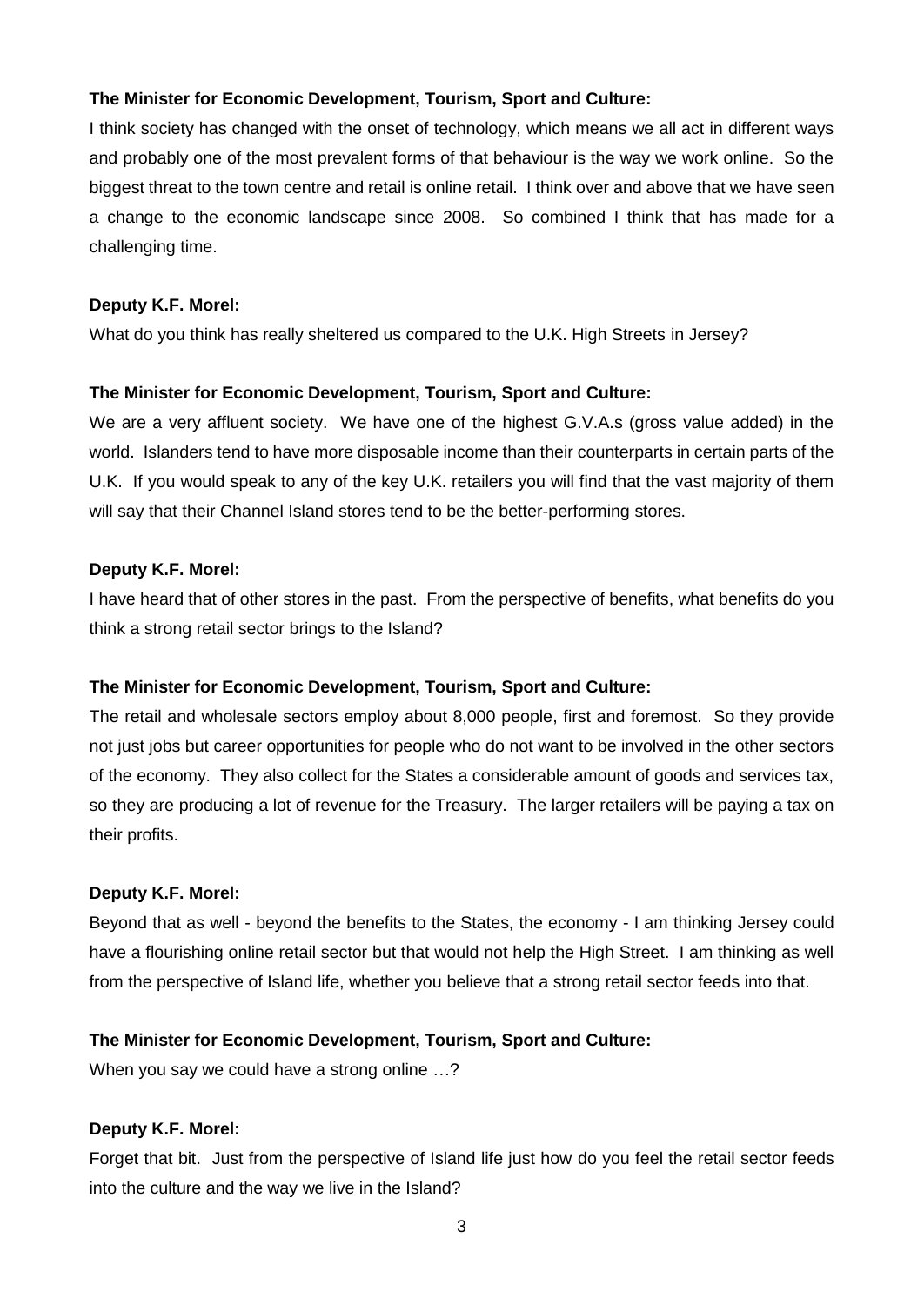#### **The Minister for Economic Development, Tourism, Sport and Culture:**

I think retail is the oldest or the second oldest profession in the world and it is part of our culture and our heritage. Shopping and being able to buy the goods and services that you need I think is a human necessity. For an Island this size I think we have always had an extremely good retail offering. Not just now but in … when I was a boy, quite a long time ago …

#### **Deputy K.F. Morel:**

Before the pedestrianisation.

#### **The Minister for Economic Development, Tourism, Sport and Culture:**

Before the pedestrianisation, you are absolutely right.

#### **Assistant Minister for Economic Development, Tourism, Sport and Culture:**

It was easy, there were no cars in those days.

#### **The Minister for Economic Development, Tourism, Sport and Culture:**

Jersey has always performed really well. It has always punched above its weight with retail and we have seen the communities around the Island change as consumer habits have changed. For example, the village shops and the shopping centres in the Parishes have been polarised into larger retail areas and the town centre. I call it a town centre because it is our town centre. We have a High Street at St. Aubin's but that is about it. I think that is really important. I hope when we debate the Island Plan for 2020 we bear that in mind and protect the town centre.

#### **Deputy K.F. Morel:**

Looking at the strategy that you are developing at the moment; over the last 5 years or so, do you feel the retail sector has been given sufficient support in terms of strategic direction?

#### **The Minister for Economic Development, Tourism, Sport and Culture:**

There are certain areas … I personally believe in free market economy and I think politicians should stay out of it as much as we possibly can. I think it is our job and the States job to provide a stable society, a law-abiding society, a good framework of legislation. That is what we have been doing as an Island for decades. Since the economic challenges of 2008 we have started to have to consider how we help to develop certain sectors of the economy even more. The retail strategy has been on the agenda for some time but I have to say, from a ministerial point of view, that it was the rather rushed decision of the States, in my opinion - a sort of kneejerk decision of the States - to introduce a 20 per cent tax for the larger retailers that … perhaps if we had had a strategy in place,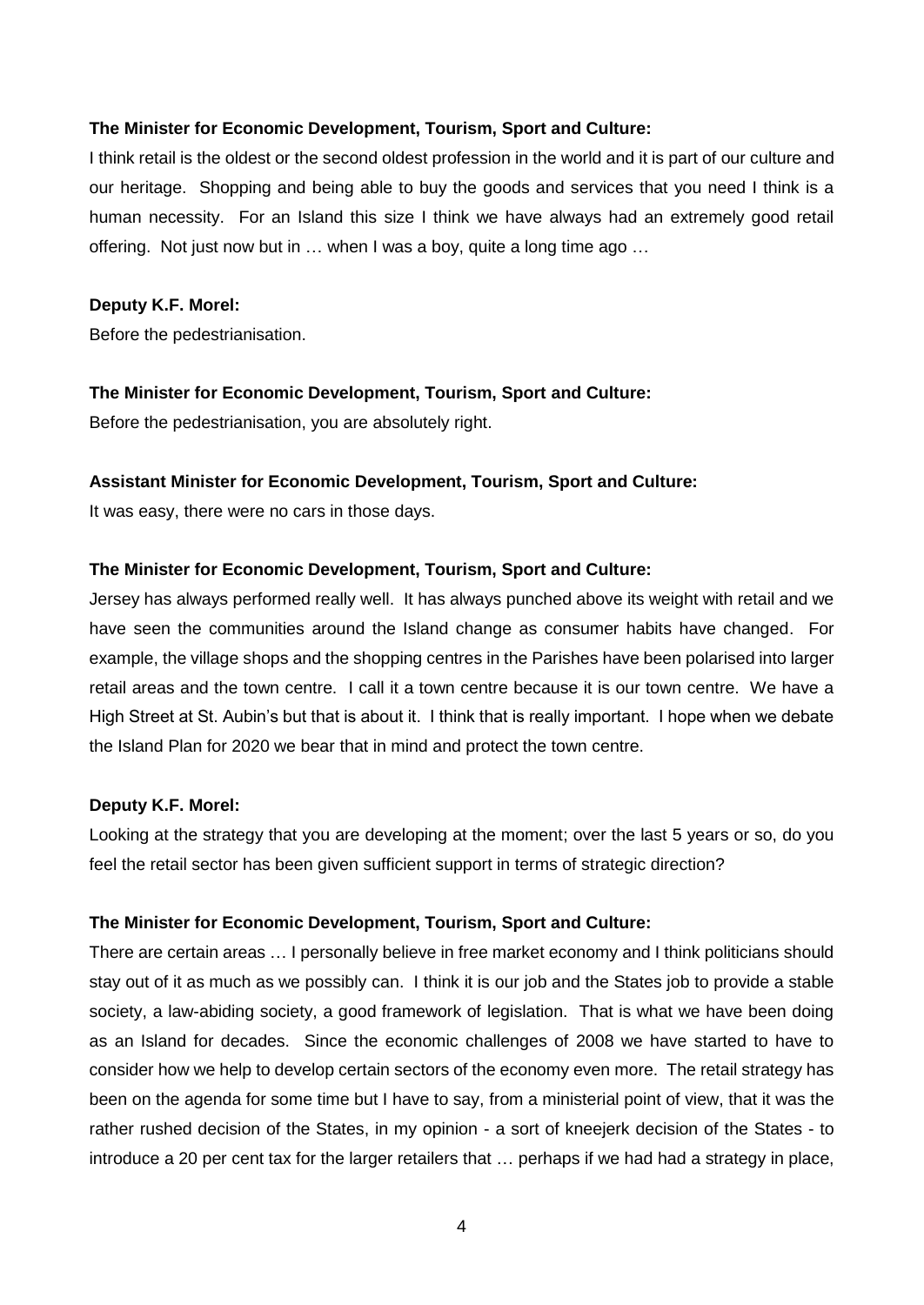a development strategy, that would have better informed the debate. That was really the catalyst for my department to accelerate it.

#### **Deputy K.F. Morel:**

Yes, the sudden and unexpected imposition of 20 per cent tax. Staying with the strategy, where are you at the moment with the strategy? What is the current status?

#### **The Minister for Economic Development, Tourism, Sport and Culture:**

Can I ask my colleague?

#### **Strategic Policy Manager, Economic and Partnerships:**

You are obviously aware we have had some consumer research completed now. We have also been consulting with a number of stakeholders, both within the States department, because the way I have gone about developing the strategy is that it is a partnership, that is the only way it is going to work is … some of that will be delivered through government departments, some of it will be delivered by retailers or through the Jersey Retail Association. Over the last 18 months or so, we have been talking to stakeholders across the Island, going out to St. Brelade, St. John, Gorey, for example, just talking to individuals because a lot of the industry is made up of small numbers of employees. Very few large organisations. Through that we brought a number of the stakeholders together in a workshop. There were 8 areas I was initially looking at, and we have drawn that down to 5 or agreed 5 key areas. Now with the consumer research that we have concluded with, we would be feeding the information from the consumer survey into those 5 areas. What is important is there is lots of talk about Sunday trading. But there are other big things like getting people to come into the industry who see it as a career. I think that is an important thing. Look at opportunities. While there is online … we have almost had a sort of online with the old Kays catalogue in the old days, so you are just replacing one with another there. There are opportunities within the Island, within the actual Parish, that is working with Visit Jersey to try and see what the opportunities are there. There is also looking at what information we need and how we can use that from a strategic point of view and tactical point of view to protect consumers but also without forcing any issues on to the retailers themselves. So it is going to be an ongoing partnership. In terms of developing it, we are meeting on Wednesday. I think we have established a retail development strategic group and will be agreeing who will be taking forward a number of the action … at the moment we have got 32 actions, which fall under the 5 key deliverables. That may be reduced again. That is for the group. So the idea of the meeting on Wednesday is for us to determine who is going to be taking that forward, who is going to be the lead. We are looking to have a draft by the end of the year. But that will be a first draft. There will still be some work to be doing where hopefully we will be delivering it in the first quarter of 2019.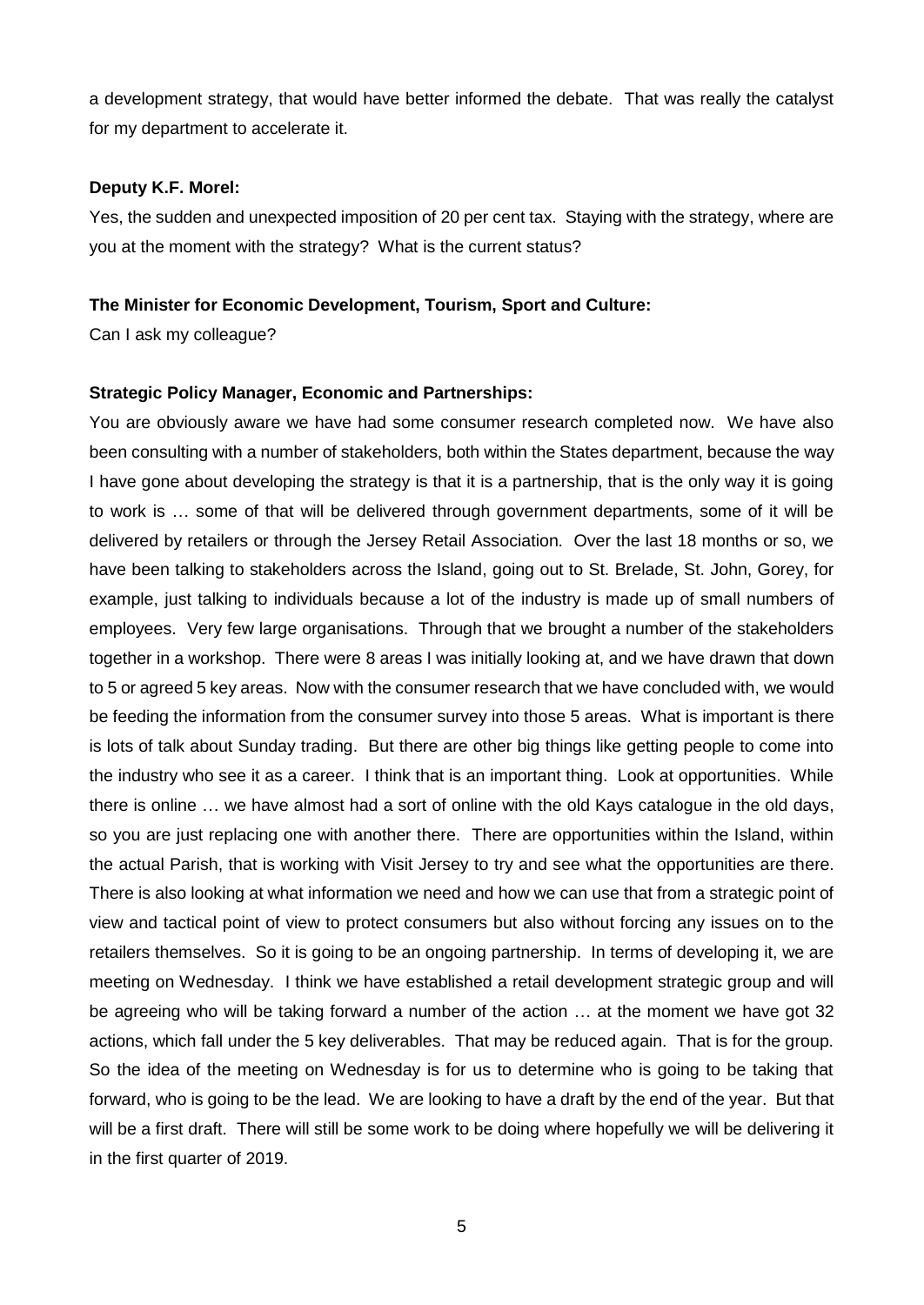## **Deputy S.M. Wickenden:**

Could you just expand on which States departments you are dealing with that you see as key players in supporting the retail industry?

## **Strategic Policy Manager, Economic and Partnerships:**

We will start with Skills Jersey, so within Education there. Also Environment in terms of the planning side of things. Infrastructure, for the sort of parking and roadworks. Also the former Chief Minister's Department to make sure … because the whole of the actual strategy is dovetailing into the Future Jersey document. It is very much about how do we deliver on that vision.

## **Deputy S.M. Wickenden:**

The Parishes as well?

## **Strategic Policy Manager, Economic and Partnerships:**

I have tried to speak to some of the Parishes. We do have the town centre manager who sits on our steering group. In terms of the steering group, it is chaired by David Elliott, who is also chairman of the Jersey Retail Association. We have representation from Chamber, the Parish of St. Helier, a number of retailers and also States department representatives as well.

## **The Minister for Economic Development, Tourism, Sport and Culture:**

I will be going to talk to the Parishes imminently specifically about the development strategy, about the potential deregulation of retail on Sundays. It might be worth pointing out that Deputy Tadier has responsibility for consumer affairs and works closely with the Consumer Council. That is a big part of the strategy because we are predominantly looking at consumer interests as well as business interests.

## **Assistant Minister for Economic Development, Tourism, Sport and Culture:**

If we just talk in general terms, there is a cultural overlap as well. In order to differentiate what makes people shop online, for example, or come into town, I mean clearly, I think we all do both. It is a bit like being a cyclist and being a car driver, is the mixed analogy, is that a lot of people do both and they co-exist quite well. We have to determine what kind of experience people are wanting and why they would come to a town centre. From my point of view, if we can create a vibrant town centre with a lot of things going on, music, et cetera, around it, so that people, if they are given a choice about sitting at home, having a meal at home, watching TV, and then doing their online shopping, if we can make it a more attractive option to come to town and do that, I think that is beneficial.

[10:15]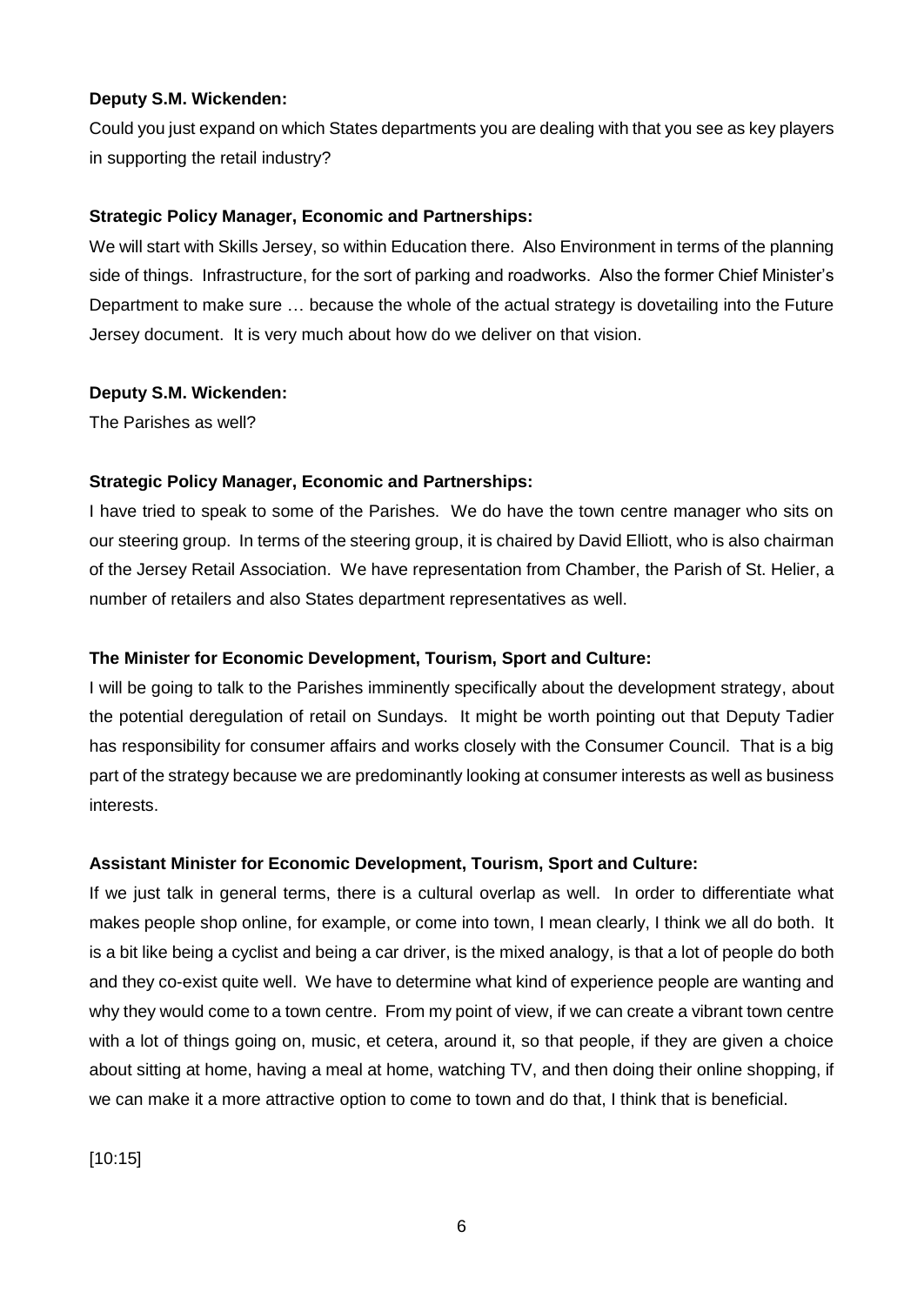From a consumer point of view, we found that one of the key issues is around transparency of pricing. To jump to that, I think in the consumer survey that was quite high up; that often people were not convinced that pricing is as transparent as it could be, and some of that touched on the V.A.T. (Value Added Tax), which is perceived to be charged in the High Street. I think it is quite complex, but it all ties into what might put people off essentially shopping in town.

#### **Deputy K.F. Morel:**

You mentioned pricing. What, as a department, are your key takeaways from the retail survey?

### **Assistant Minister for Economic Development, Tourism, Sport and Culture:**

Just one example is that when it comes to recommended retail price, if they are labelled from the U.K. it is important that they clarify whether it is a U.K. R.R.P. (recommended retail price) or a Jersey one and often in the shops, which are operating to best practice, they will have both of them in there. What is quite clear is that although Trading Standards is quite a relatively small team, they are very proactive and they often of course will be going out there checking things like the petrol station, making sure that the volumes distributed are correct. But they are also reactive, in a sense, that a lot of the information will come from shoppers who will just pick up a pen or send emails. I think even though they will probably say they, I suspect … let us just say they do well with a small number of staff.

#### **Deputy K.F. Morel:**

Is there anything we can do to address that V.A.T. issue?

#### **Assistant Minister for Economic Development, Tourism, Sport and Culture:**

I just think the more transparency the better. I think if there are shops which are U.K. High Street shops in Jersey, and there is no shortage of them, people should be wondering why the price is the same as the U.K., if it is. It is not an easy one to resolve because of course you can … retailers will say: "This is the price I charge. I have to reclaim money for the cost of coming over here." But I think ultimately … maybe if there were 2 prices; they had to state the U.K. price and then a Jersey price, and if they were the same people can decide with their feet. I just think more transparency generally so people can make important decisions.

#### **The Minister for Economic Development, Tourism, Sport and Culture:**

That came through in the survey.

## **Assistant Minister for Economic Development, Tourism, Sport and Culture:**

Yes, that came through.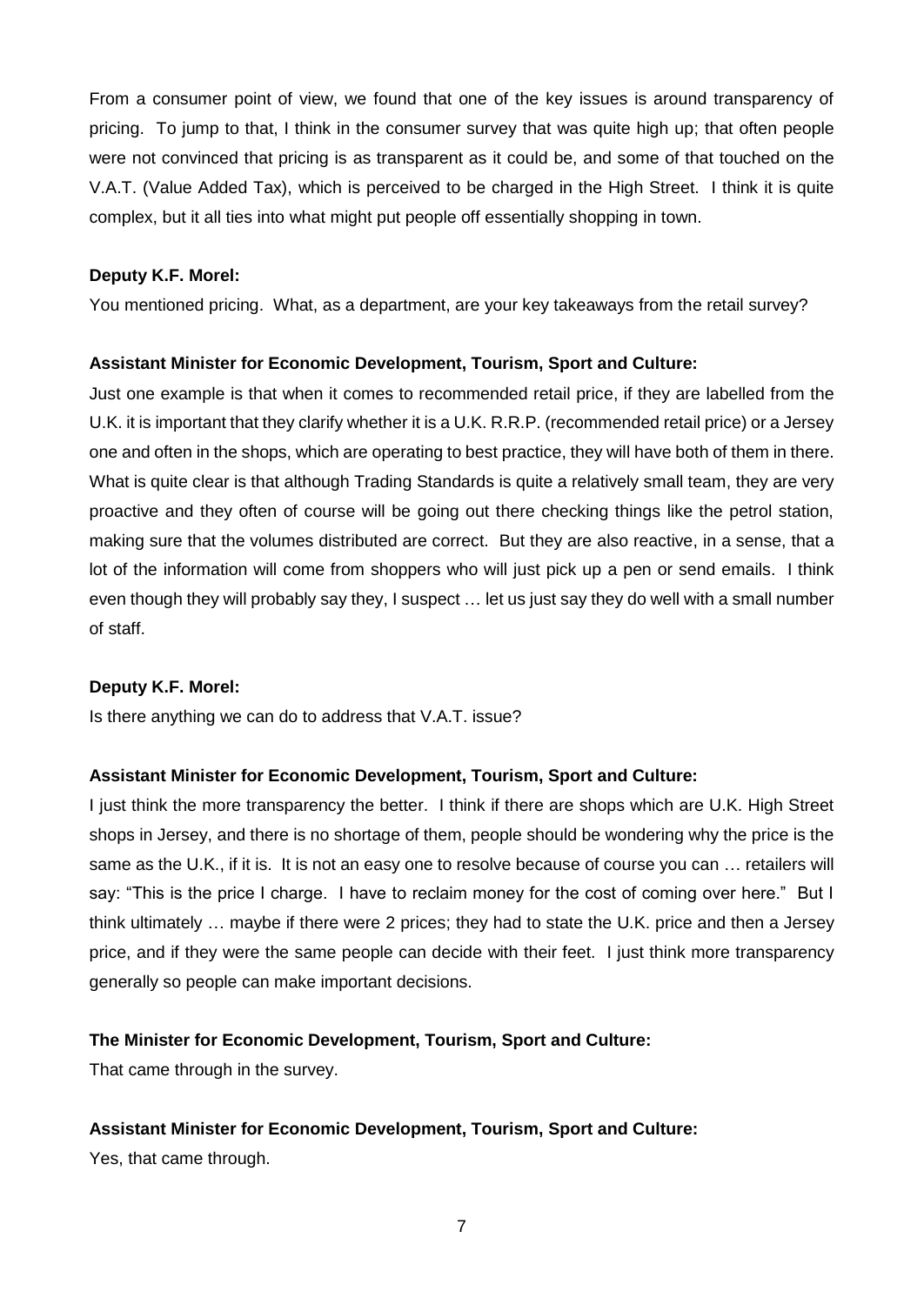#### **Deputy S.M. Wickenden:**

Once you have completed the work on the development policy, what do you hope to achieve?

## **The Minister for Economic Development, Tourism, Sport and Culture:**

Ultimately a sustainable and vibrant retail sector. Not just town centre. When we talk about retail we talk about sort of Island-wide, so the objective is to keep our town centre and retail sector as vibrant as possible.

## **Deputy S.M. Wickenden:**

Is this going to include out of town village areas such as St. Aubin and the like, rather than just town? It is about our shopping.

## **The Minister for Economic Development, Tourism, Sport and Culture:**

We need to stress that. It is about retail, whether up in St. Aubin or country or in the town centre. So that is the whole sector.

## **Strategic Policy Manager, Economic and Partnerships:**

The way people shop is changing. If you look at food shopping, a lot of people will go once a week but these days people are going more regularly and the smaller supermarket stalls in the various Parishes are being used more on a daily basis. That is changing quite significantly.

## **Group Director, Economy and Partnerships:**

It is worth pointing out the kind of vision that we are trying to achieve with the strategy. At this stage, you know, we do not really want to prejudge what might be in that strategy. But the 4insight work is clearly a very good baseline. One of the benefits of the strategy going forward is in the past we have not had a good consumer baseline and so this is the first time we have established that. We have now got all the parts of the jigsaw in terms of our reconnaissance. As Chris has said, we have had over 50 stakeholders engaged, not just in retail but in subsidiary areas, and so on and so forth. It is a broad answer to your question. I think what we are trying to do is tie this in with our broader economic work. So the Future St. Helier has a number of constituent parts, and one of which is clearly to make sure that the St. Helier experience is an excellent one. It is quite interesting when you look at the survey because our perception of the High Street is much lower than the external perception. I thought that was really interesting. The external world sees the St. Helier retail experience as a lot better than we do ourselves. I think that is certainly something to bear in mind. So they do feel that the experience is better than the U.K. at the moment. It does not mean that we should rest on our laurels but that is a good starting point. If you look at a lot of the statistics around retail, we are in a better place than the U.K. But we need to make sure that whatever we do is focused on market information. I think that was the point about the survey. Let us really understand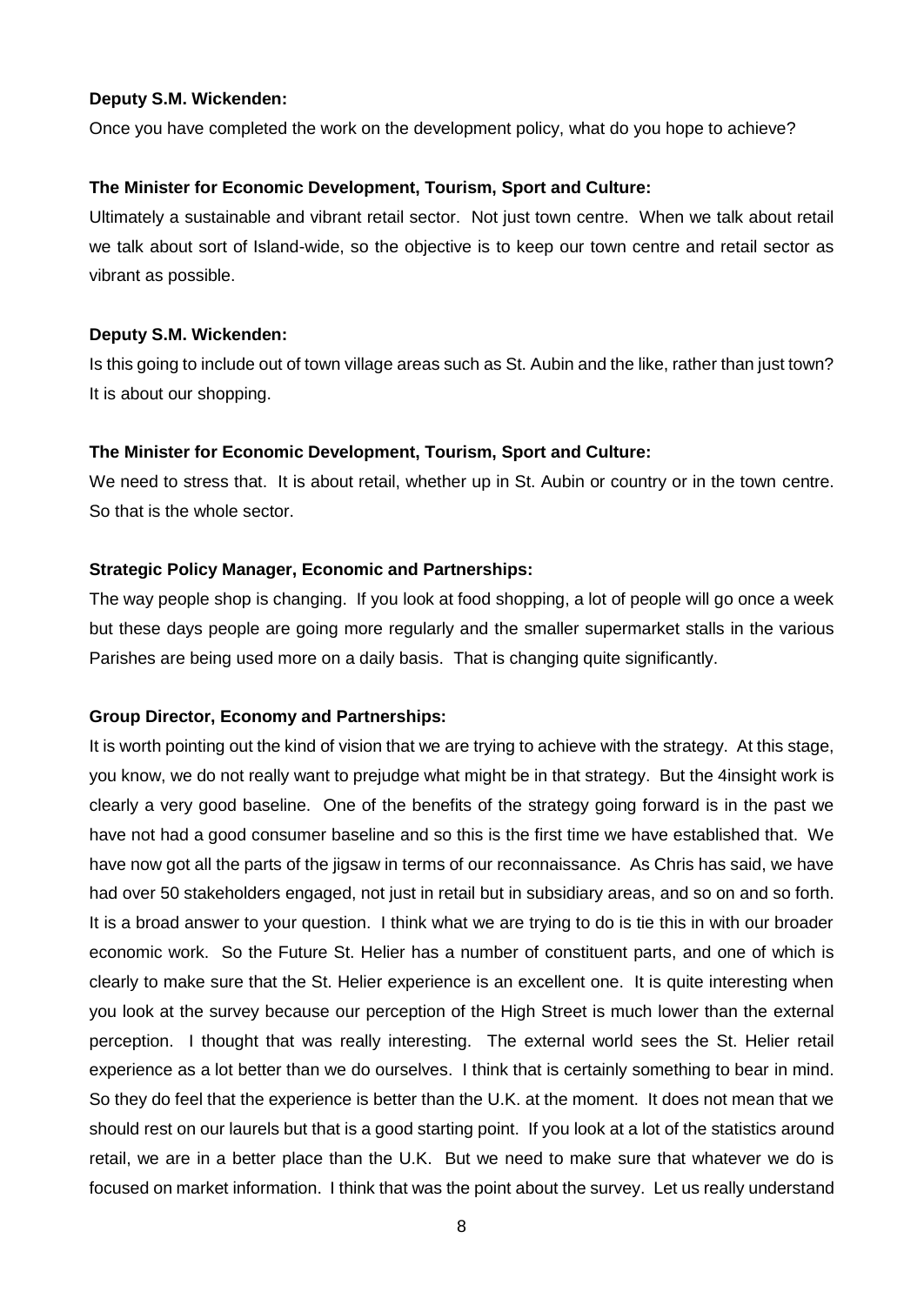properly how people respond to retail. I think the 4insight work was really good at identifying the different range of perceptions that people have around retail. So we would continue the strategy to make sure that we continued with a market-focused approach to government intervention should that be necessary or not. But the point really is to work out how going forward we explore new market opportunities. So we look at things like online as a threat but there may also be an opportunity there for us. It is about positioning and structure in the industry to make sure we take advantage of all the retail opportunities. If you look at the survey, nevertheless when people are asked where did they shop and how did they shop 91 per cent are still shopping in the Island. But nevertheless we have got to make sure we take advantage of that. Make sure we have got the right skills and talent to drive that business and therefore the interaction with the education piece and talent retention piece is also important. Pushing, I think, more than we have done in the past, this idea of a dynamic and proper strategic partnership of retailers on the Island. That is, as I see, what the strategy should be doing going forward.

#### **Assistant Minister for Economic Development, Tourism, Sport and Culture:**

If I could just add to that as well. What is quite evidence in the retail survey, both from a visitor point of view and a local one, is for shops to be open after 5.00 p.m. and I think when we say after 5.00 p.m. we really mean after 6.00 p.m., between 6.00 p.m. and 8.00 p.m. That was the one biggest response from visitors; 59 per cent said that they want the shops open later and then they also talked about things like independent shops, which are perhaps less important for local shoppers. Even among Jersey shoppers there are 39 per cent that said it would make them shop more if the shops were open after 5.00 p.m. It seems to be logical. The big question is why would shops stay open for the time when most people cannot shop. If you are at work some people get a lunchbreak but often do not. I think that the industry needs to ask themselves that question. Of course it is important that we provide the environment and there is the big question about online versus physical shopping in town. But if shops are shutting when people want to shop then we cannot really blame them if people are shopping at home. I think that is something the industry needs to look at, and we need to look at it from a cultural perspective about making the town more vibrant. Also giving people money in their pockets so when it does come to around the pay negotiations, if we are not giving money to people, they are not keeping up with the cost of living, we cannot blame them if they are not going out shopping. That is a personal …

#### **The Minister for Economic Development, Tourism, Sport and Culture:**

Or reductions in income tax so they have more to spend.

#### **Assistant Minister for Economic Development, Tourism, Sport and Culture:**

Exactly.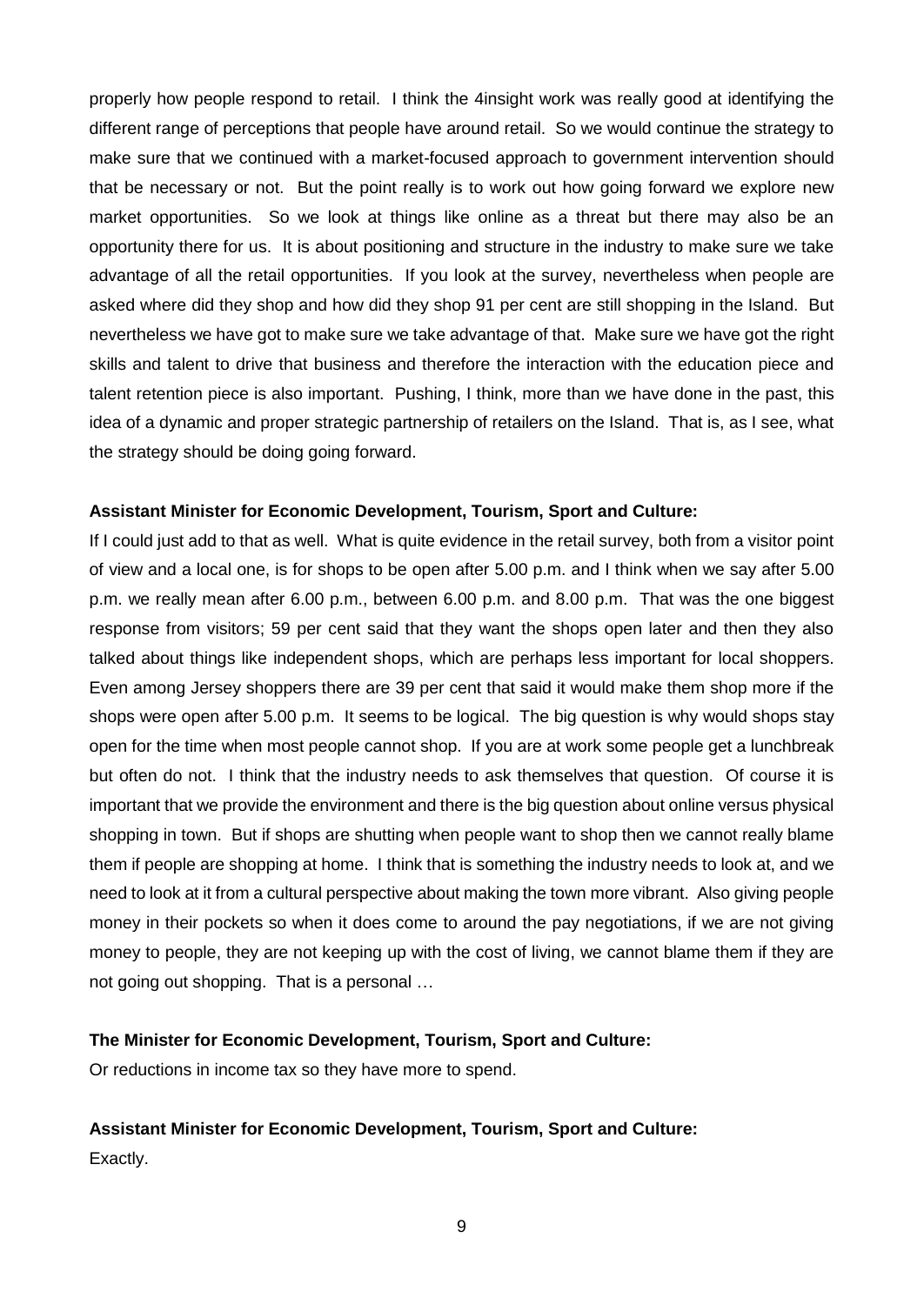## **Deputy S.M. Wickenden:**

There is a great deal of the retail sector now moving towards the Esplanade area, with all of the new developments there. Do you think there is room to regenerate retail in the north of town in my lovely district?

## **The Minister for Economic Development, Tourism, Sport and Culture:**

I think there is most definitely. There is a large population in the north of town.

# **Deputy S.M. Wickenden:**

Getting bigger.

## **The Minister for Economic Development, Tourism, Sport and Culture:**

There is a great opportunity, not only to rejuvenate the commercial areas but rejuvenate the residential areas as well. I would like to see that to be a big component of the new Island Plan.

## **Deputy S.M. Wickenden:**

Would this strategy be addressing this where the shops are north and south on the regeneration side of it?

# **The Minister for Economic Development, Tourism, Sport and Culture:**

I am not sure how much geographical detail we are going down into it. I think it is going to be more generic in terms of retail rather than try and pinpoint.

# **Strategic Policy Manager, Economic and Partnerships:**

I think that will form part of the next Island Plan for the regeneration of St. Helier for that piece of work. It is the development because we are not including things like public realm and open space. That is just too big a task.

## **Deputy S.M. Wickenden:**

There is definitely a planning piece to do with the retail.

# **The Minister for Economic Development, Tourism, Sport and Culture:**

We have. We have not put enough ... all of us from the States, the Parish, and we need to now really focus quickly on the town and the north of town especially. But that is something we recognised.

## **Group Director, Economy and Partnerships:**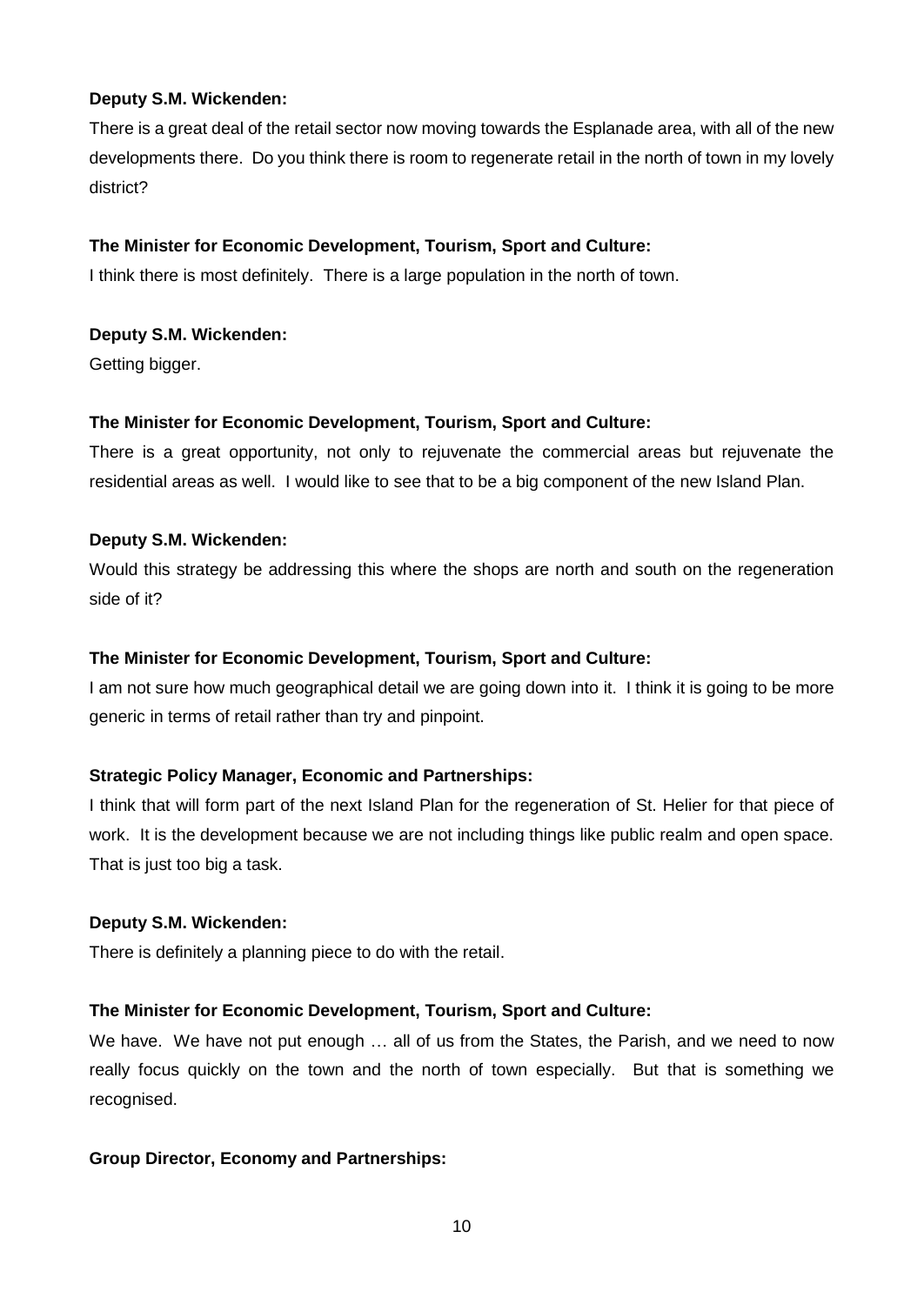It is worth adding that the Minster's aspiration to drive any framework which effectively joins up the historically disparate parts of the economy into something that is a little bit more coherent and cohesive. It is not just the retail strategy that we are working on, it is trying to make sure that where we can see opportunities for economic development that they are effectively reflected in our spatial planning piece, to make sure that the Island Plan has a proper commercial element to it. I think this is running in parallel to that, and I am hoping the Minister will be in a position to inform the government plan accordingly. So where there are opportunities, from a spatial planning perspective, to have a better economic link; I think that is certainly where we are trying to get to.

### **Deputy K.F. Morel:**

Picking up, Dan, you were talking about data and you were touching on data. Yes, we have had the retail survey but do you think at the moment we collect enough data to have a good understanding of the retail sector?

### **Group Director, Economy and Partnerships:**

I think we have made a start with the 4insight work and that has been useful. As part of the economic framework work we are doing a G.A.A.P. (generally accepted accounting principles) analysis of what information we feel we might need. My feeling is at the moment we certainly have enough information now to create what I would describe as an outline strategy by this year, but of course this is work in progress and as we move through the analysis and deep dive into the economy that are associated with the economic framework work, I am sure more information will become available. But we are making a good start.

## **The Minister for Economic Development, Tourism, Sport and Culture:**

We have got enough to make a start but do we have enough? I do not think you can ever have enough information on something as fluid as currently is the retail sector. That is why a key area of the strategy will focus on gathering proper focused market information on a regular basis.

#### **Deputy S.M. Wickenden:**

We heard in some of our submissions, things like mattresses are bought mainly online now. The mattress shops over here where you think would be the easiest place to get it are shipping in mattresses. There is a change for certain types of product that have moved from being bought on-Island to being bought over the internet.

## **The Minister for Economic Development, Tourism, Sport and Culture:**

I would not fancy being a postman.

#### **Deputy K.F. Morel:**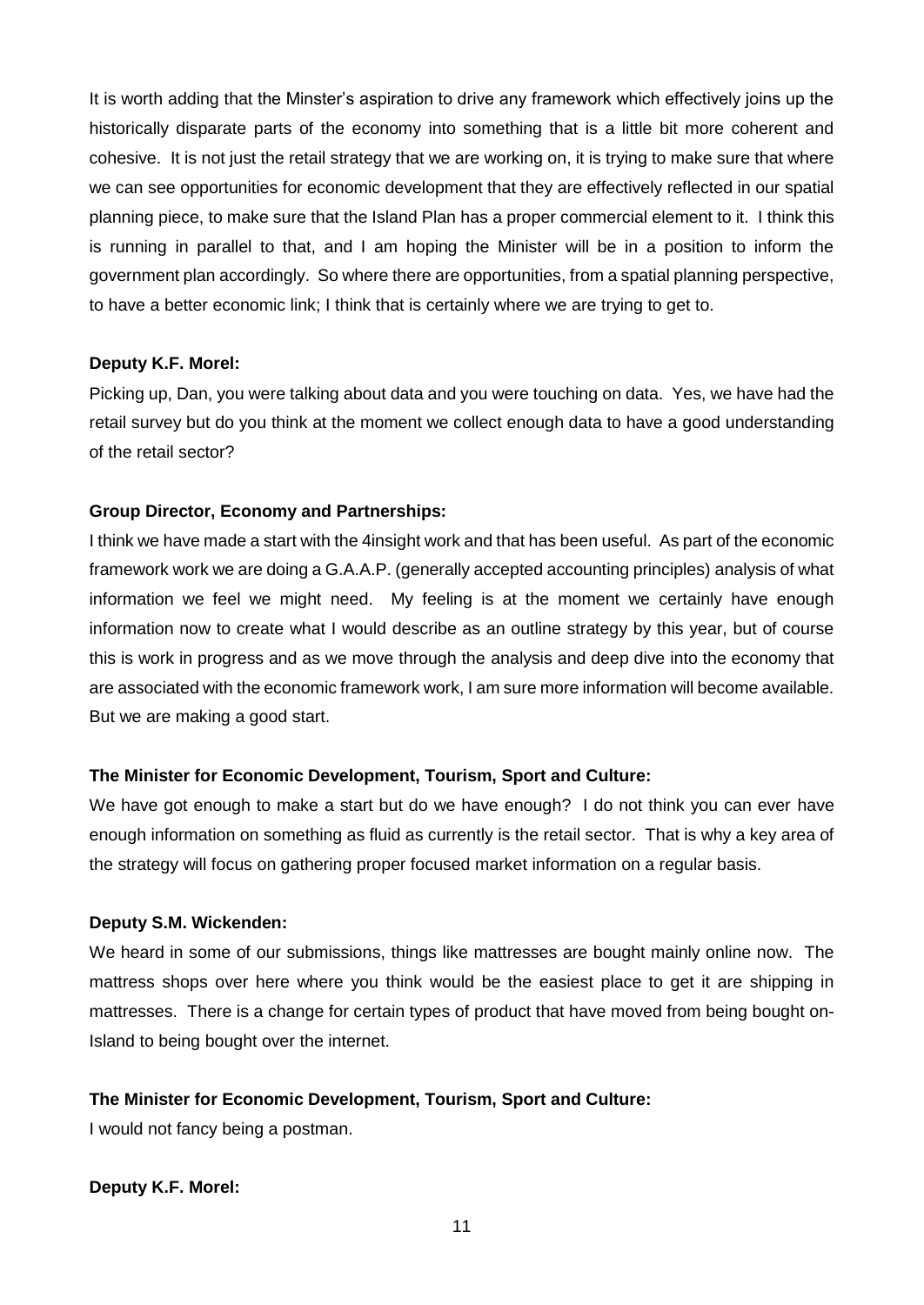You talk about starting to collect data. One thing that, as we brought up through submissions in our review so far, is that we used to have 3 footfall counters in St. Helier, we have now only got one and that is come down due to lack of funding, as far as I understand it. We used to collect sales data and issue that on an annual basis. That stopped in 2015. Why has the department not continued to collect data, which we were collecting? What were the dynamics? What was the thinking behind stopping that collection of data?

## **The Minister for Economic Development, Tourism, Sport and Culture:**

It was not the department that collected it. It was the Chamber of Commerce, I believe, that did that. But that is why we have put the improvement to gathering information. I would certainly like to see … I think it is a necessity to understand, to have more footfall … better, more accurate footfall and if we need to put more cameras in we will work with the sector to do that. The gathering of sales data has always been difficult because it is in a small environment. It is very commercially centred. It is something we have often found challenging in the tourism sector as well, but we will work with the industry to do whatever they wanted.

## **Deputy K.F. Morel:**

Is that why it stopped being collected because …

# **The Minister for Economic Development, Tourism, Sport and Culture:**

I am not sure why it was stopped being collected.

## **Deputy K.F. Morel:**

It is 3 years ago.

# **Group Director, Economy and Partnerships:**

I have got no idea, before my time, but I think the point is going forward, I personally believe that the Government needs to be in a better position to deal with intelligence and 4insight stuff. Historically the Stats Unit have dealt with our collection and collation and analysis of data. I think there certainly is strong feeling going forward that we need to strengthen that intelligence and the 4insight function. So I think that is work in progress. Again, the commissioning of 4insight is a sort of indicator of our desire to understand more and to produce more, in a sense, intelligent data-led policy development. I think the past is the past. In some sense it is about going forward. Certainly our aspiration is to make sure that whatever points of development comes forward in the retail sector it is evidencebased.

## **Deputy K.F. Morel:**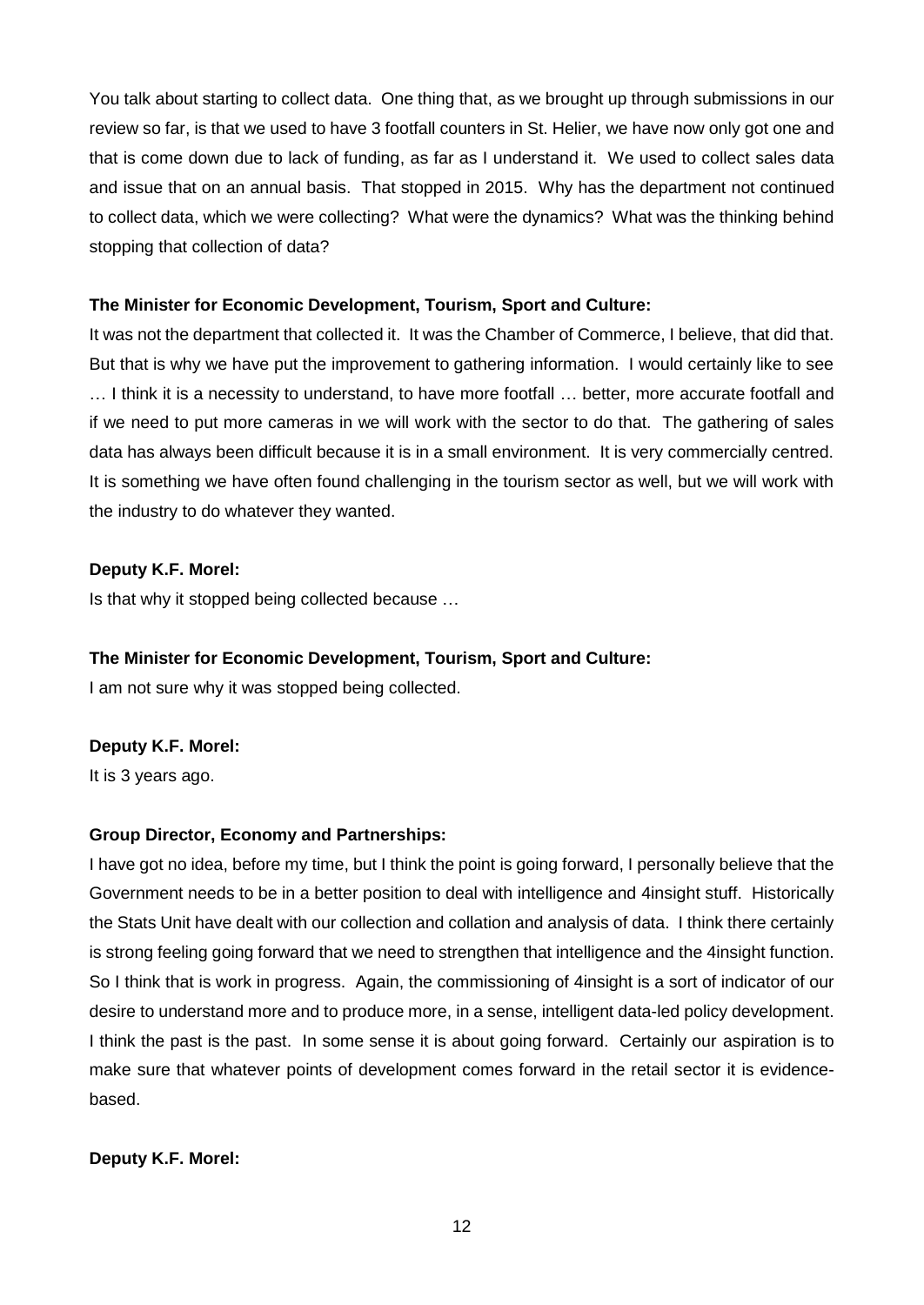I think Scott's point about the changing online … the way we shop online and the changes and understanding what leakage there is. What are we now not selling in Jersey that we used to sell in Jersey and having a clear understanding of what is going to large online retailers and what would be helpful as well.

## **Group Director, Economy and Partnerships:**

It is not just online. What we know about the retail sector is that these markets are relatively dynamic and it is not just the disruptive influence of online. Fall in the pound, screens on real income, et cetera, will make different businesses react in different ways in the context of retail. That was a case in the clothing market in 2017.

# [10:30]

So there are lots of things we need to keep our eye on. Online is one of them but I think it is important that does not dwarf the other challenges in the High Street as well.

## **Deputy S.M. Wickenden:**

It is also the travelling to France with your car and going off to Europe and filling up your car and driving back with stuff.

# **The Minister for Economic Development, Tourism, Sport and Culture:**

A lot of Islanders go away specifically for shopping weekends, to go over to the U.K.

# **Deputy S.M. Wickenden:**

An alcohol hoard or something.

# **The Minister for Economic Development, Tourism, Sport and Culture:**

I drink it over there.

## **Deputy K.F. Morel:**

Can we be clear, the development strategy when it comes through, will it include commitments to collecting new data and what that data would look like?

# **Group Director, Economy and Partnerships:**

We are increasing our capacity to demand it. So I think we need to make sure that we have the right information, no matter how we collect it. Whether it is industry information, which, as we noted, is in some cases commercially in confidence. But I do not see how we can drive successful policy development without the right information. I am certainly committed to that.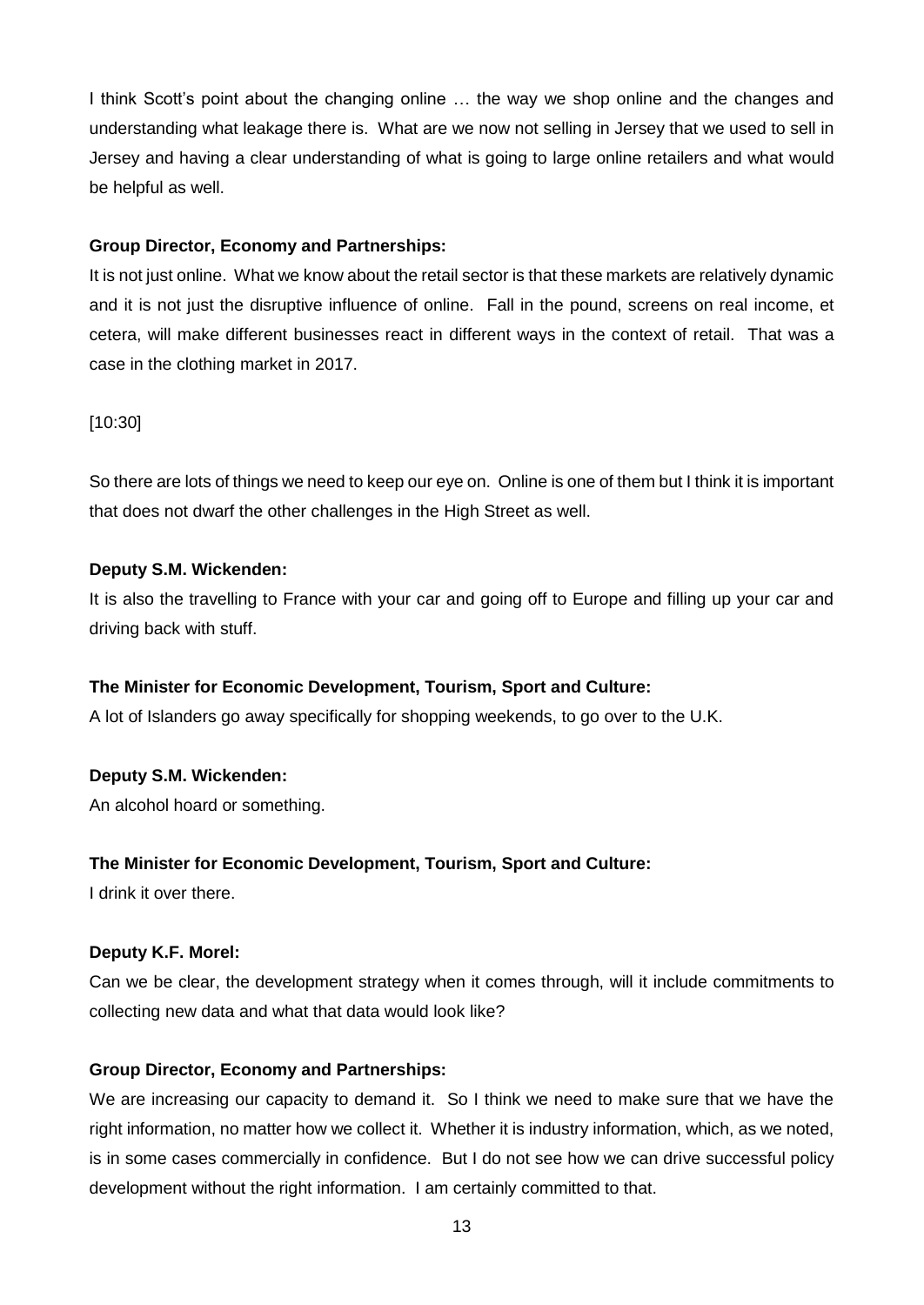#### **The Minister for Economic Development, Tourism, Sport and Culture:**

I think politically it is considered to be critical and particularly important.

#### **Strategic Policy Manager, Economic and Partnerships:**

We are working with one private real estate agency who sit on the group to get some information in terms of who owns King Street; private equity or is it privately owned. Likewise, over the last 10 years, to see what has moved where and why. In the old days it would have been sort of perfume shops and jewellery shops and the like. It is now changing to coffee shops and banks and some bookies. So the town has continually evolved. But the actual town centre itself will shrink over time. I think in terms of what we have in offering is too much for the Island. People often say that. If you took the whole of Guernsey's retail we could probably put it in either De Gruchys or Voisins. That is the size of their retail over there.

#### **Deputy K.F. Morel:**

It is interesting you say that because having that sense that it will shrink, given the benefits that the Minister listed at the very beginning of this, and the fact that we do let the market decide, it has not really shrunk so far. It has been under 15, 20 years of challenges.

#### **Strategic Policy Manager, Economic and Partnerships:**

Sure, but we are starting to see vacancies in Queen Street and over time …

#### **The Minister for Economic Development, Tourism, Sport and Culture:**

Interestingly though, rents have increased over the last 5 years by about 20 per cent. That is what I mean about it is a relatively buoyant town centre when you look at some of the U.K. ones.

#### **Deputy S.M. Wickenden:**

We spoke about this in some of our other hearings, which is that most contracts talk about inflating rent rather than decreasing rent, so sometimes it is a contractual obligation and it only goes up in one direction.

#### **The Minister for Economic Development, Tourism, Sport and Culture:**

As long as the retailers can continue to pay the rent then that is going to happen. I suppose that is better than having a situation when retailers have been forced to close.

#### **Deputy S.M. Wickenden:**

That is the other thing, that while there are empty shops there is room for manoeuvrability for new offerings to come in. If no shop changed and there was no emptiness you would have a stale market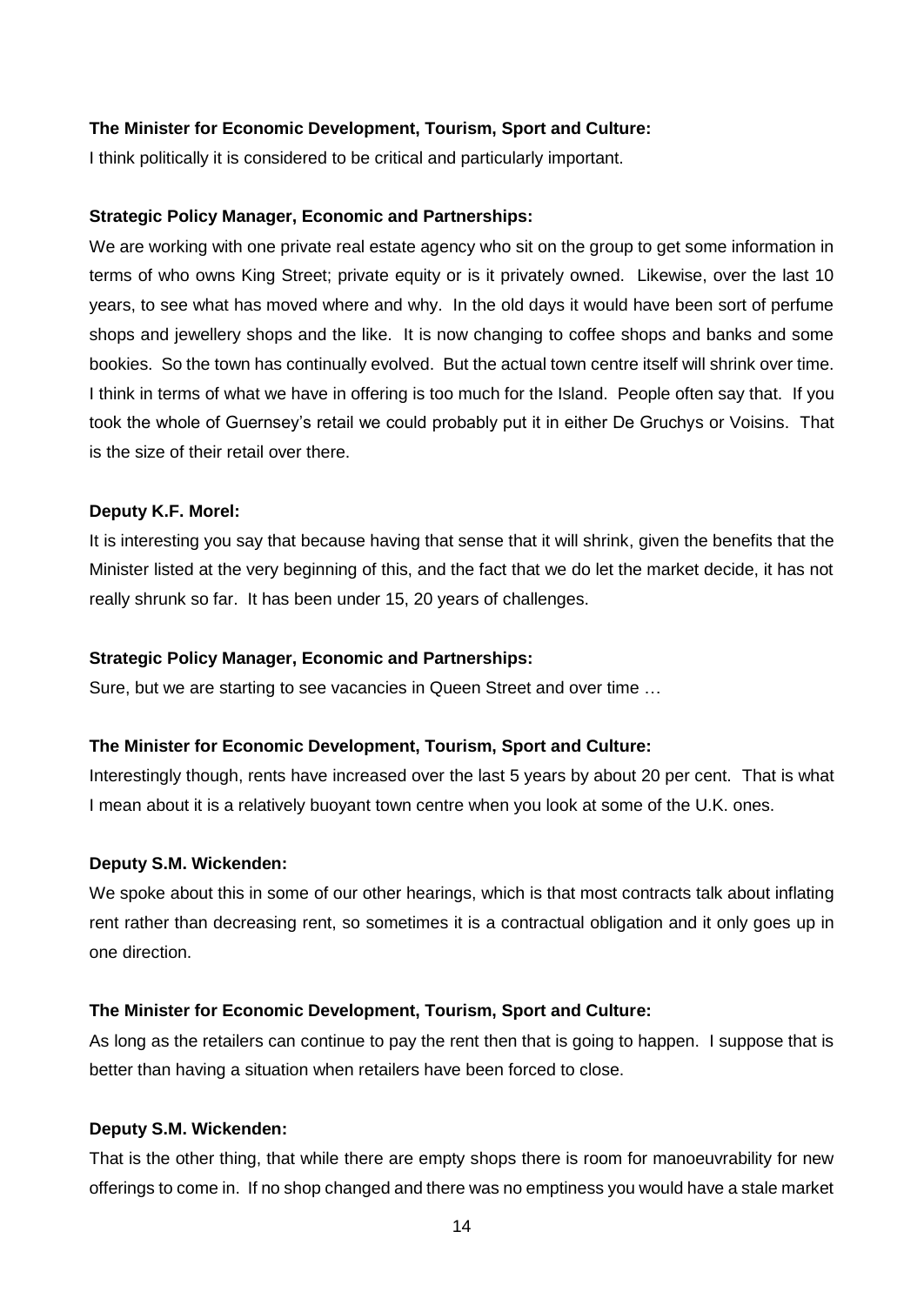and that would probably be more damaging to retail. Can I ask, it may even be more on culture, but funding is certainly reduced for events such as Sunday markets, Christmas lights, and street theatre. Do you know what the reasons for this are and do you think we should be reversing that trend?

#### **Assistant Minister for Economic Development, Tourism, Sport and Culture:**

I do not have the exact figures about funding but I think it is true. I think you can perceive perhaps from where we were 10 years ago the town does not feel quite as vibrant. One small area that I have picked up on already is busking and street theatre. I think there could be various reason for that but that has been going down, the number of permits that have been issued and the number of people out there doing those activities has gone down. I think that is absolutely right. We are sitting here looking at the Royal Square. It has building work going on at the moment but anywhere else in Europe this would be a bustling al fresco area. People would be sitting out there certainly in summertime, and there would be table service from 2 or 3 establishments. There would be music playing late into the night.

### **Deputy S.M. Wickenden:**

Some resprayed silver.

### **Assistant Minister for Economic Development, Tourism, Sport and Culture:**

Possibly, or even gold. I think somebody has sprayed gold down there.

## **The Minister for Economic Development, Tourism, Sport and Culture:**

Remember there is a cold easterly wind blowing this morning.

## **Assistant Minister for Economic Development, Tourism, Sport and Culture:**

So I think that is absolutely right. That goes back to the point, if you have got a reason for coming to town and if we can give reasons to people or at least create the culture for people to come to town, or stay in town rather because most people are in town everyday anyway, I think that is what we need to get to. We should be having the best of the European and British culture in this Island. I think steadily that is what we are seeing go. Getting back to the consumer survey is that there is a tension between what visitors expect. Visitors want a different experience if they are coming from the U.K. to what they would get back home. They do not just want to see the High Street filled with bare brand stores and discount stores, which ironically is what Jersey consumers seem to be wanting. They want the discount. I think that is an opportunity, when we look at shops which are becoming vacant. If rents are not coming down that is an issue but if there were free market forces available then we should not have any empty shops and we could have a vibrant pop-up industry, more galleries in towns, more independent shops. I am not saying that is easy to achieve but we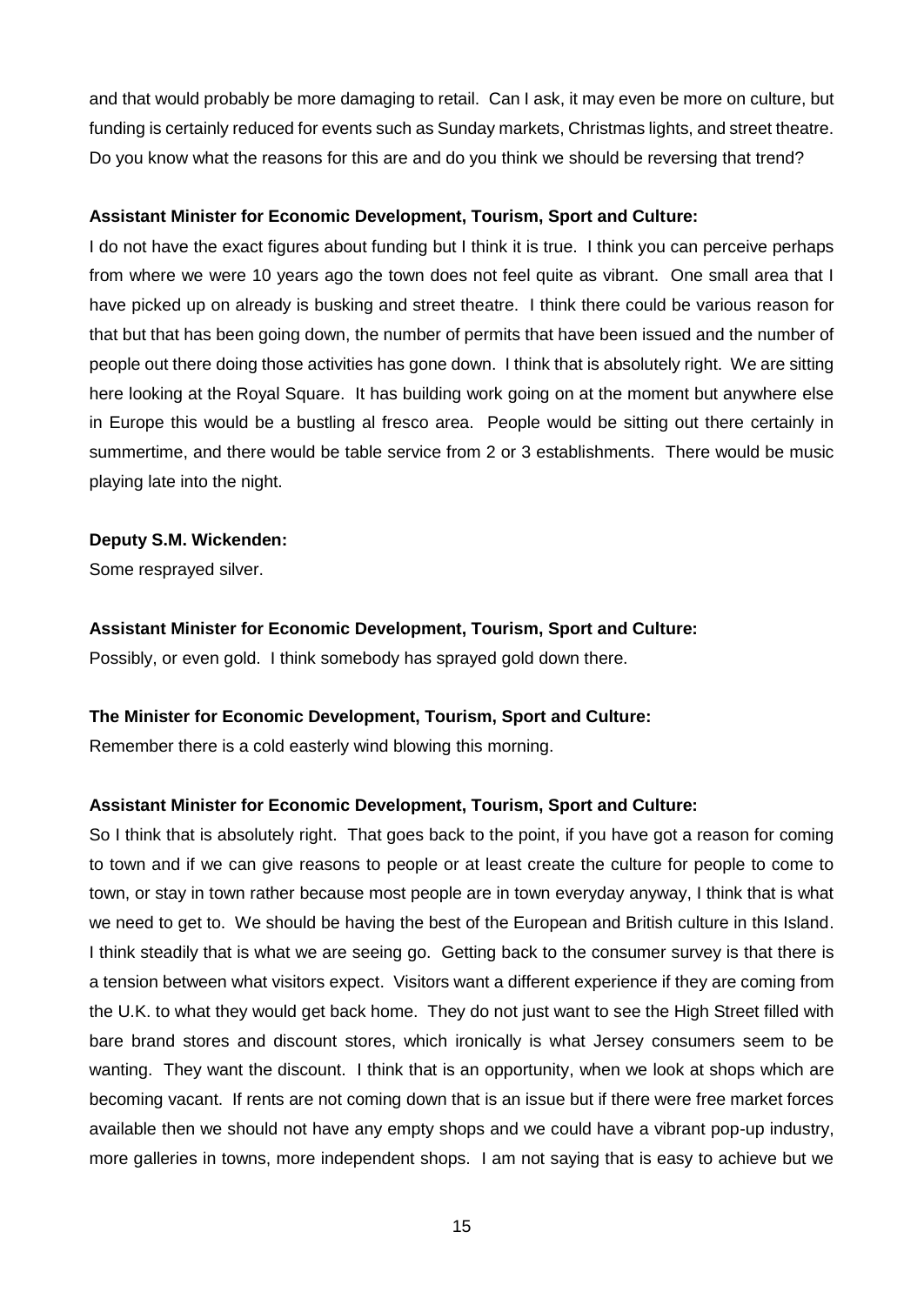can certainly do something from a cultural point of view to create that. I think working with the town centre manager, the Arts Centre and retailers, there should be some will out there to achieve it.

## **Deputy K.F. Morel:**

Do you think the department has a responsibility to ensure funding for these sorts of cultural activities, street theatre, Christmas lights, and if it does, is there a policy in the department to try and shift funding on to the retailers?

## **Assistant Minister for Economic Development, Tourism, Sport and Culture:**

I think there probably needs to be shared funding and also … I think about 7 years ago I brought a jazz quartet over. They played in the Royal Square and that was done with the support of the Cock and Bottle, for example, the establishment. They did not need to pay but they would have if there was any contribution to be made. But they certainly helped plug in the electrics, things like that. I think that there would be a partnership, if you like, between retailers, between the Parish, and perhaps our department. There needs to be funding mechanisms there where appropriate for town. We will see that of course. We have got the Fete dé Noué in the Royal Square in about a month's time, or less; it will be quite a vibrant place. So it is possible and it does happen. But we could extend that to the summer.

# **Deputy S.M. Wickenden:**

What you were saying earlier, it does not necessarily have to be about funding if you issue more permits for people that want to do art-style stuff like busking and theatre within the town centre. That relatively costs you nothing but can have a massive impact.

# **The Minister for Economic Development, Tourism, Sport and Culture:**

A permissive sort of regime to that sort of thing. A more permissive regime would be I think very helpful.

# **Deputy S.M. Wickenden:**

One for you, Minister. The Jersey Retail Association received a one-off grant fund to establish itself and to get off the ground. Although it has a long-term aim to regenerate revenue via membership fees, it is unlikely that will be achieved by the end of the first year as accumulating membership requires time. Are you considering making another grant for a second year of funding and do you think this will be sufficient or do you think a longer-term funding outlook is required? That was a mouthful.

# **The Minister for Economic Development, Tourism, Sport and Culture:**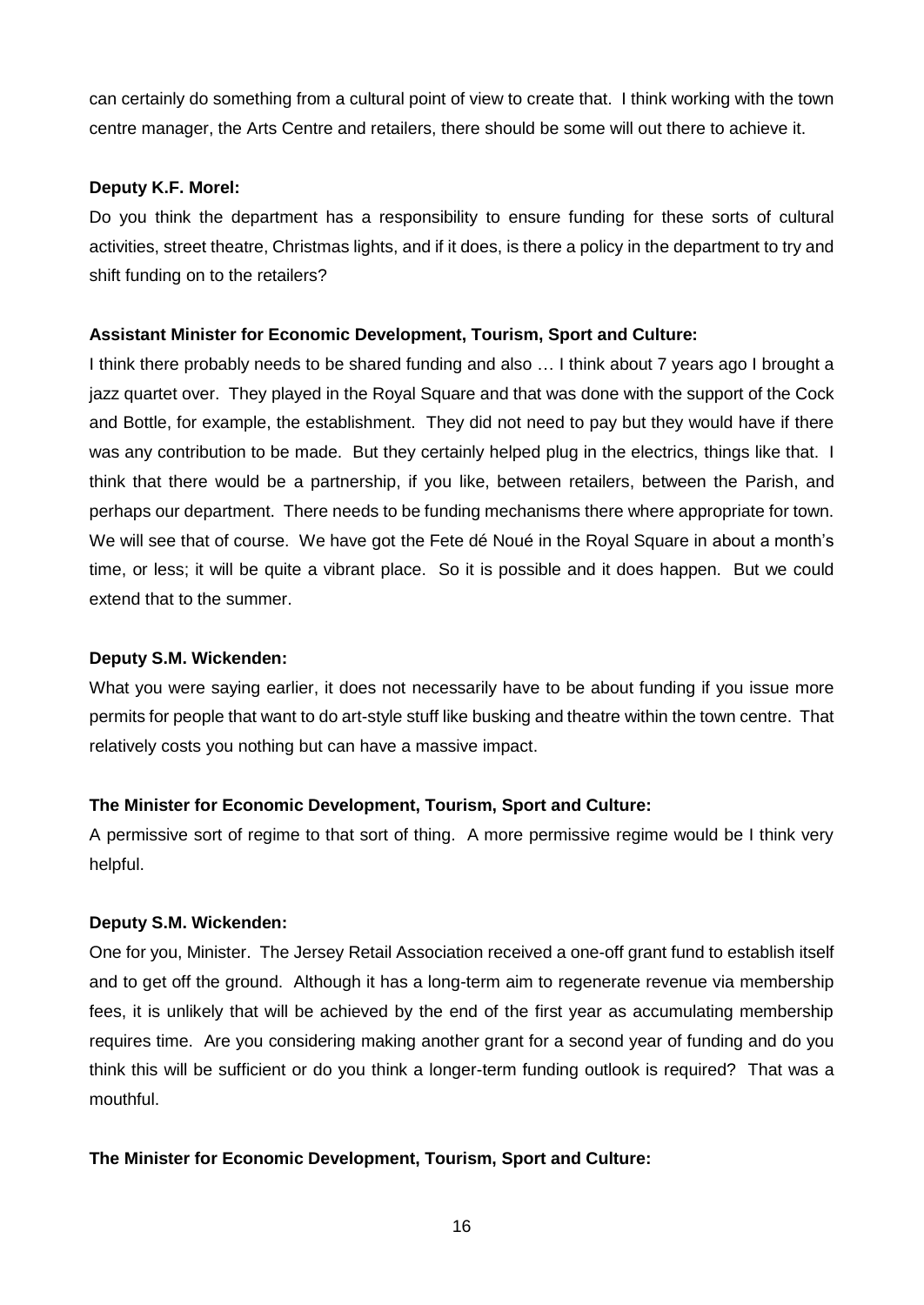Can you just say it one more time? No, that is fine, I have got it. If I can just start by following on from the previous question about funding. While we need a more permissive regime to encourage street theatre and cultural activity, what do the States … this is a question we have asked: why do the States not give financially to the retail sector? The retail sector; 8,000 people employed. I do not have the amount of taxes collected, the amount of G.S.T. collected, but there is no doubt that they contribute a huge amount to the annual upkeep of the Island, that sector. We put very little into it in terms of … if you look at what we pay to Jersey Finance, to Visit Jersey, to the agricultural industry, all very important, but I think it is time to perhaps start looking at some investment in the retail sector.

#### **Deputy S.M. Wickenden:**

Could not agree more.

## **The Minister for Economic Development, Tourism, Sport and Culture:**

The new development policy will help guide us on that. For example, I have been working with Visit Jersey and I asked them recently to put together plans for a Christmas product, something that would turn Jersey into a real Christmas destination. Something that runs from mid-November to early in the New Year. Something that tour operators and travel agents, and the hospitality sector, as well as the retail sector, could get behind and market and actively use it to bring …

#### **Deputy S.M. Wickenden:**

Like the Shore to Shoreditch video?

## **The Minister for Economic Development, Tourism, Sport and Culture:**

That sort of thing. But to do that, we are going to have to invest in infrastructure and create some more visually attractive features to St. Helier. I will not go into too much detail now because we are still working on it, but that is one thing we desperately need to do. In terms of the idea behind setting up a Jersey Retail Association, which is affiliated to the British Retail Consortium, was really to put together … first of all, it was some investment in the sector because we had not given them anything for many, many years. It is to get retailers to come together and start thinking about the development of their sector and working it. That first £100,000 was a 2-year grant, which takes them to the end of next year. It was aimed at to be funded by the retailers themselves but I think they are going to fall short by about half. They are not going to have ... if we want them to continue it will require further funding and we are having discussions with them now. We need to probably wait for the retail development strategy to come out, to find out how they will feature in it. But I will say that they have been key in developing the strategy. Our budget is very tight but I would like to find a way to keep the Jersey Retail Association going until such time as they can become self-sustaining or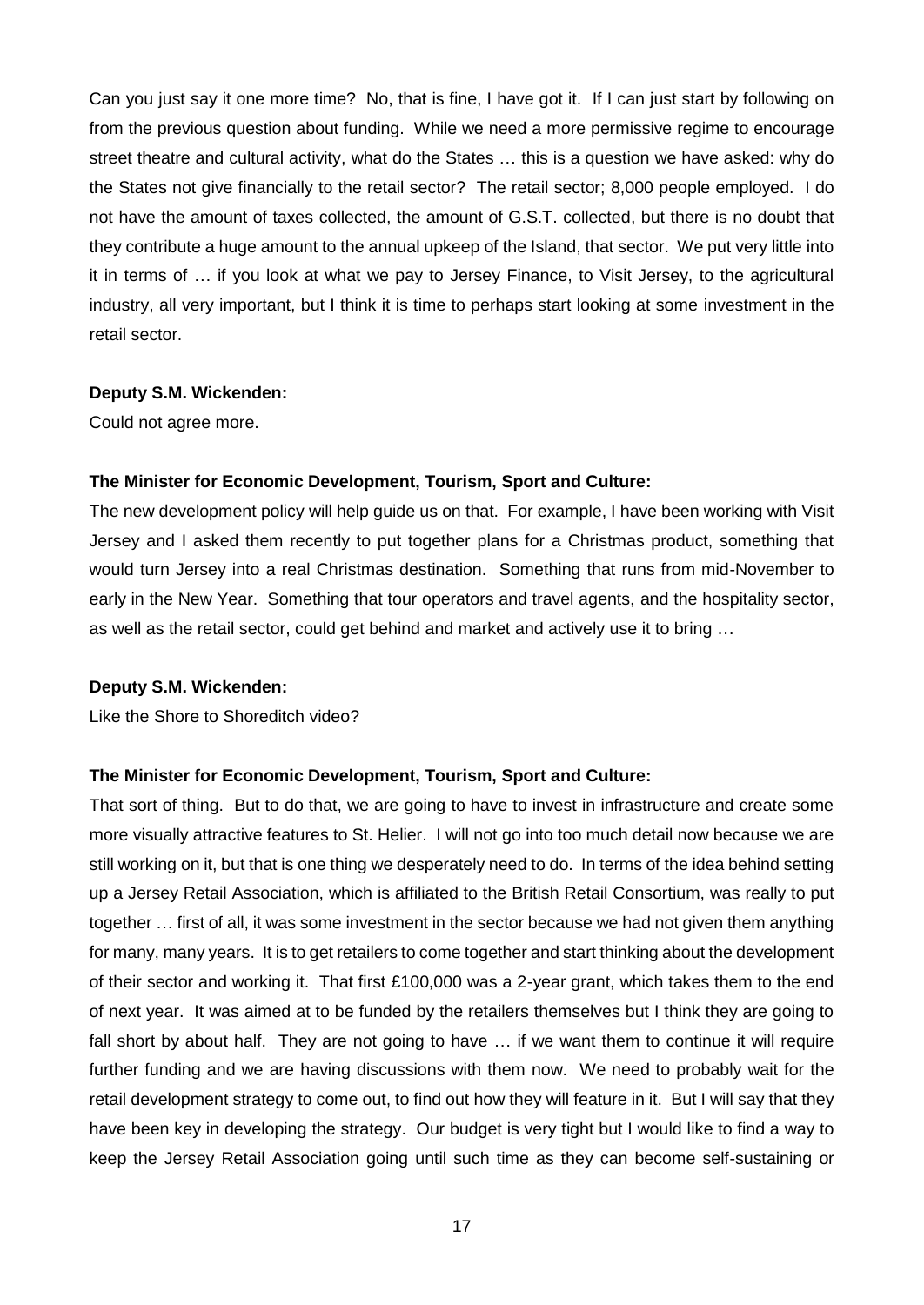perhaps they could work more and they could work more closely or within Jersey business and Visit Jersey because there is a synergy there.

## **Deputy S.M. Wickenden:**

I felt they were very outcome-based, which was not always the case when you put money into something. I thought they were very good.

## **The Minister for Economic Development, Tourism, Sport and Culture:**

It has been positive.

## **Deputy K.F. Morel:**

Moving on to empty shops. Certainly, you see a lot in the U.K. news. First, do you think those … St. Helier this is mainly, but do you think we have a problem with empty stores, in your perception of walking around town?

## **The Minister for Economic Development, Tourism, Sport and Culture:**

Nobody likes to see empty shops but it is a reality of a modern retail economy. It is keeping those number of shops to a minimum. Keeping a vibrant centre. I would quite like to see those empty shops, as some are, used for other means while they are looking for tenants but of course the rental values are intrinsically linked, property values, and as Chris alluded to earlier, depending on how they are owned, the structures they used to be owned, it is not simple. I mean you half the rent on a large retail property you change significantly the financing model that has been used to finance a purchase of that real estate. Another thing we need to look at as well, as States and with the Parishes, are the businesses rates. I have been to different parts of the U.K. recently and the business rates are significantly higher than we charge here. I do not know, I have not seen the comparisons in different parts but I think because the business rates are higher that the rents are lower. Our rent is very high because business rates … I am not suggesting we put business rates up. In actual fact there needs to be a complete relook at the business rate because we have got some very large businesses in the financial services sector who are paying very low business rates on big properties and we have small hotels, shops, restaurants, that are paying quite a lot of business rates on a much smaller and less profitable premise. I think there perhaps needs to be a recalibration. I guess your question; I do not think it is a big problem, the fact that we have got empty shops. In many ways if there was a big demand for shops right now, and no empty shops, I would be worried that we would be seeing rental increases. Hopefully it will keep the property sector that supplies shops on its toes a little bit. I do not think it is a major problem. It is something we have to watch.

# **Assistant Minister for Economic Development, Tourism, Sport and Culture:**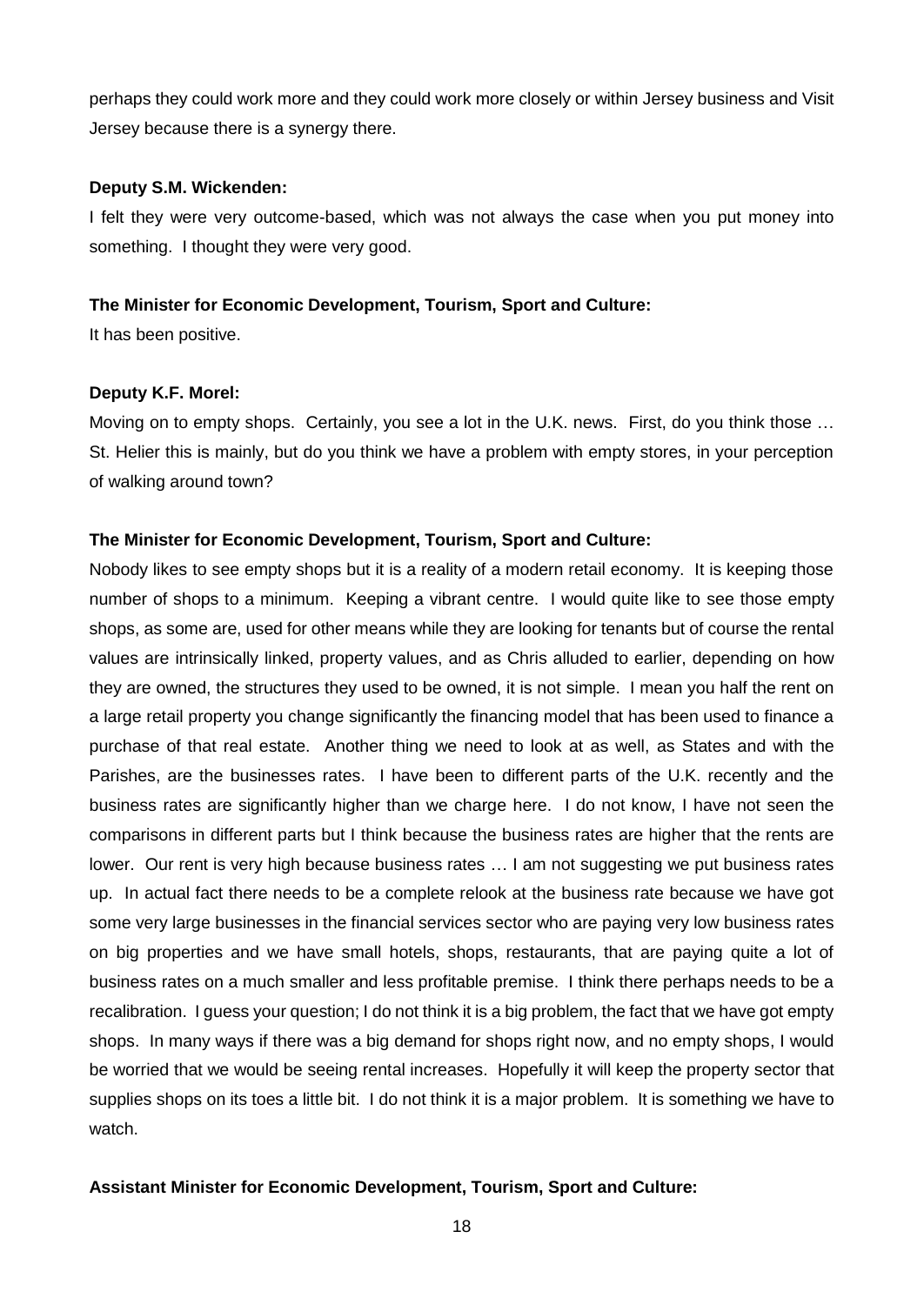Where it can be an issue, and I think there has been some improvement, is when we look at the out of town areas, so Les Quennevais Precinct is a good example. I think for a long period there, probably in the last 5 years, a number of shops - probably a significant number - that were empty for different reasons. I think part of that was that they were owned essentially by a company which did not need the rents so they were quite happy to leave them empty whereas if you just own one or 2 and your livelihood or your pension is dependent on that you are going to make sure you get a tenant in there and keep it occupied. I think there is an opportunity for the outlying retail sector to be innovative, to think out of the box. For example, when the new Les Quennevais School is built and the old one is demolished there will need to be a conversation in the community about what goes there. In those areas, whether it is in St. Brelade or St. Ouen, the village feel is very important. People do not necessarily want to come to town.

## [10:45]

I think it is about getting a balance in the retail let. You could be radical. This is not departmental policy but it is just thinking outside the box about whether the Parishes could own some retail areas, which they would then be able to at least direct what kind of shops go in there, and what kind of rents are charged.

#### **Deputy S.M. Wickenden:**

Start-ups and the like.

#### **Assistant Minister for Economic Development, Tourism, Sport and Culture:**

Yes. We talk about the Parishes being involved in different areas of life and that is perhaps one where Parishes could have some direct say.

#### **Deputy S.M. Wickenden:**

I will ask you this question first and then move on to the Minister to hear both your views. But what are your thoughts on the idea of an empty property tax?

#### **Assistant Minister for Economic Development, Tourism, Sport and Culture:**

I think there is a difference between commercial properties and residential. So from a personal point of view, that was one of our key policies as a party that we look at residential taxes for properties, which are not being put on the market because we think there is something of a housing crisis. I think the commercial sector is much more complex and that there are different reasons why shops may be kept empty. Personally, I do not think we should remove that from one of the options. It could well be effective but if people are leaving shops vacant or offices even for a year - I have seen one in Snow Hill, an office that has not been filled for about 3 years - I do not think having an extra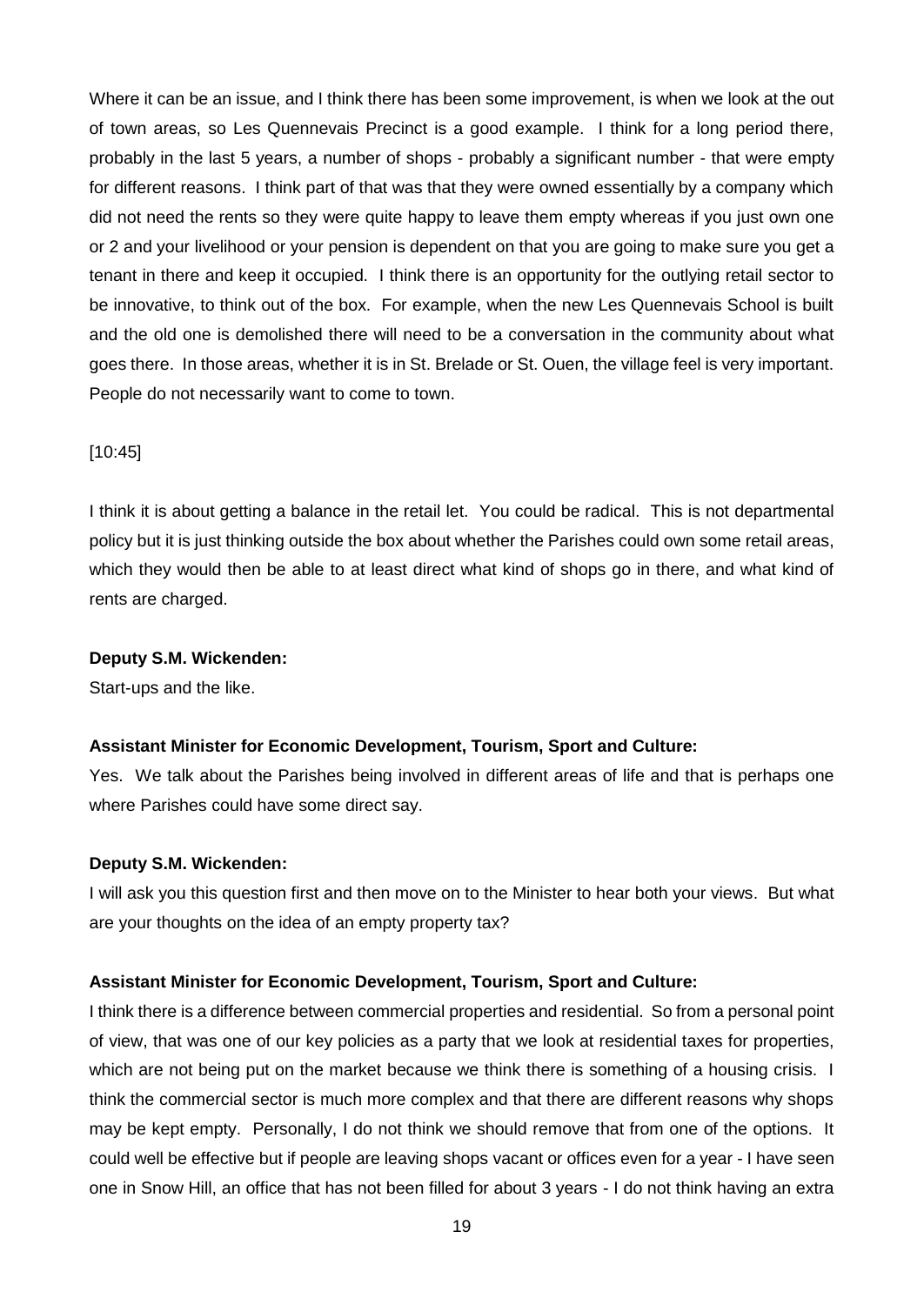tax on that of 5 per cent or 10 per cent is necessarily going to make them change their mind because they are losing all that revenue potentially anyway. So I think we need to understand what the factors are for empty shops in the first place.

#### **Deputy S.M. Wickenden:**

So targeted rather than broad.

#### **Assistant Minister for Economic Development, Tourism, Sport and Culture:**

I think there is a difference between residential and commercial, is what I am saying, but it could be a tool that would work. But it might not be as effective for commercial properties.

## **The Minister for Economic Development, Tourism, Sport and Culture:**

From my experience of commercial property, no property owner wants an empty premise. It would be empty because they simply cannot find a tenant to fill it. So I am not quite sure … while I think it is an idea and perhaps should be left on the table, I cannot see how it would help fill the premises. I would like to take a more … rather than penalise somebody for having an empty shop, give them an incentive to putting somebody in the shop. Come at it from the other way.

#### **Deputy S.M. Wickenden:**

The public opinion is always either it is not being rented because it is not in a fit state and asking to put it in a fit state, or the rent may be too high. If it is not in a fit state and they cannot afford to put it in a fit state would you rather help them get it into a state where it is usable, those kinds of things, so look at the issues.

#### **The Minister for Economic Development, Tourism, Sport and Culture:**

Be proactive rather than proposing a financial penalty.

#### **Deputy K.F. Morel:**

Going back to the business rates you were talking about. One of the things with Jersey is the Parish. Parishes kind of run the rates system in that respect. Do you see that as being a problem perhaps or an obstacle to reform of the rates system?

#### **The Minister for Economic Development, Tourism, Sport and Culture:**

Not at all. I think we have got a fantastic rates system. I think we should give the Treasury to the Constables to run. I mean we get tremendous value for our rates I think generally speaking on an Island-wide basis. I am speaking to different parts of the U.K. who will pay 2, 3, 4, 10 times the amount of domestic rates, generally speaking, and even the commercial rates are not too bad. I think the rates are very good. I just think we need to have a separate conversation. It is on the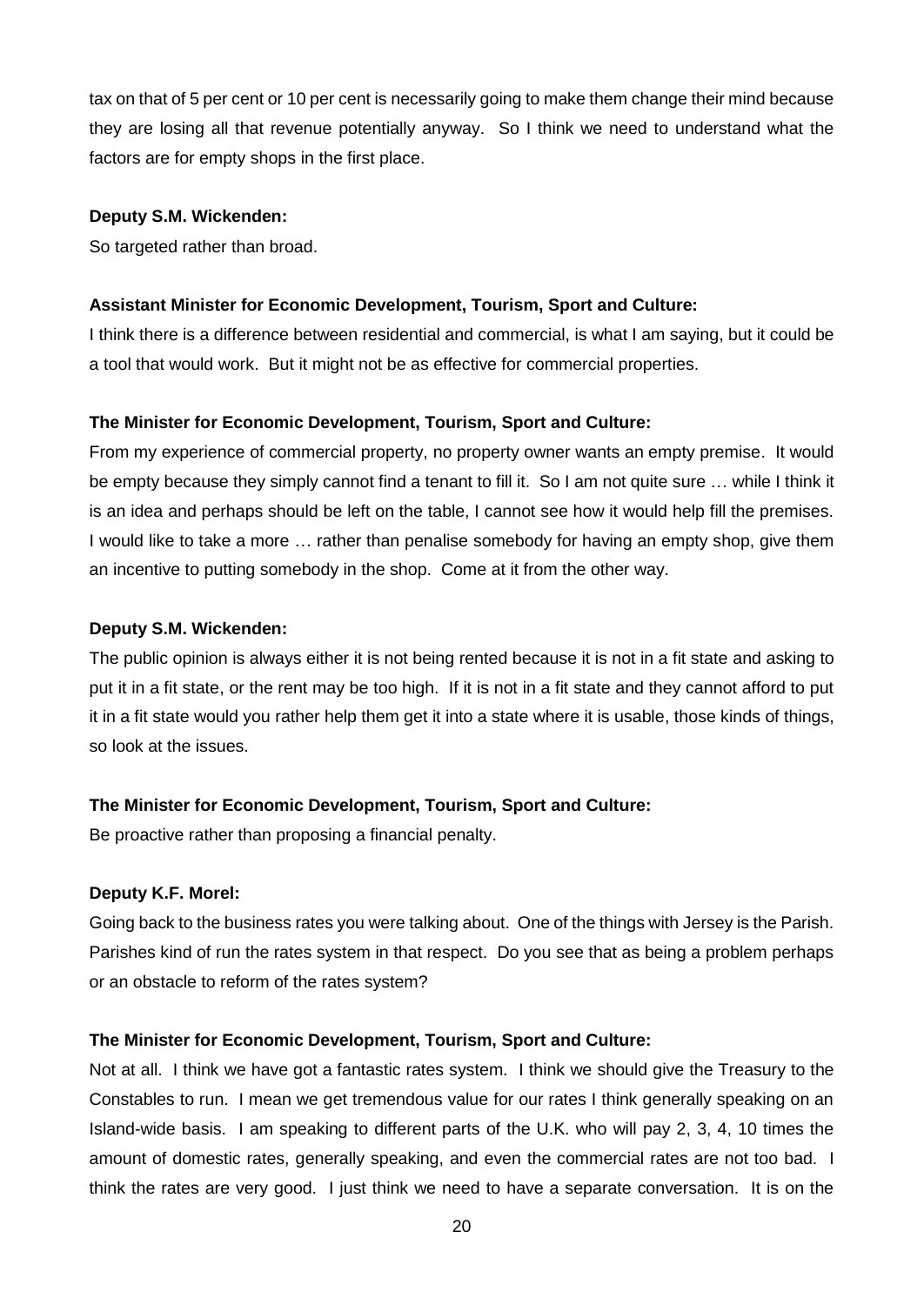agenda but we have been putting it off. I think there just does need to be a recalibration of the commercial rate. That is a bit fairer.

## **Deputy K.F. Morel:**

You are talking about the revaluation?

# **The Minister for Economic Development, Tourism, Sport and Culture:**

Yes, so …

## **Deputy K.F. Morel:**

There have not been any valuations since 2003, I think.

## **The Minister for Economic Development, Tourism, Sport and Culture:**

Yes, something like that. A long time ago. Even sooner, I think. I think it might have been late 1990s, even.

## **Group Director, Economy and Partnerships:**

I was just going to put a contextual piece in. So our vacancy rates are less than half that of the U.K. at the moment. It is only 4 per cent. There is a lot of demand where people want to do retail where there is a lot of footfall, accommodation, and there are also lots of opportunities at least to these sites, so I can see where there is potential for new development. It is just a little bit of perspective on the scale of the problem.

## **The Minister for Economic Development, Tourism, Sport and Culture:**

There was an idea, sort of a Brighton Lanes idea for Colomberie, which I think is phenomenal. I particularly like Ordnance Yard, at the side of the museum. I think that would make an incredible sort of artisan area but it is privately owned.

## **Deputy S.M. Wickenden:**

It is a bin store, that is how it feels when you go down there.

# **The Minister for Economic Development, Tourism, Sport and Culture:**

It is privately owned, there is car parking. I think it would be impossible to achieve it but would that not make a phenomenal area? I think we have to start looking to places like that, Art in the Frame at St. Aubin has been a great example. They were funded with a Tourism Development Fund grant probably about 15 years ago. That has been very successful.

## **Deputy S.M. Wickenden:**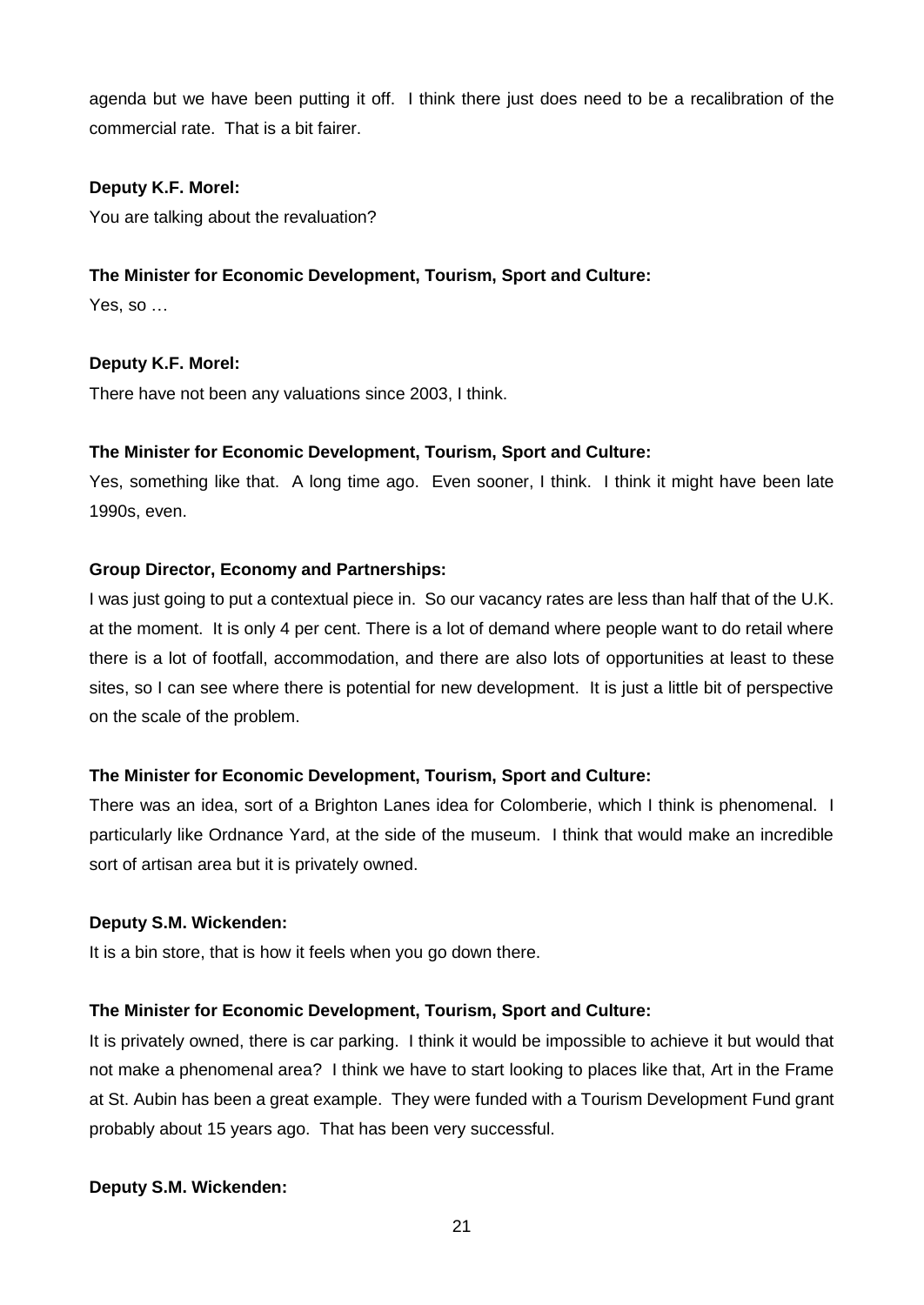When we met the Constable of St. Helier, he said he would arguably like the Parish to have more responsibility over St. Helier's infrastructure, particularly the urban areas and the market. Do you have any views or do you think that is a good idea?

## **The Minister for Economic Development, Tourism, Sport and Culture:**

I think empowering Parishes more to have more say in their community areas is a good idea, in principle. How that might work in practice I am not really sure. I think the idea has potential depending on … we do not need to have 2 infrastructure departments to deliver the best value. When we are looking at the big infrastructure projects then there needs to be more partnership, there needs to be more understanding. I think we are heading towards that.

### **Deputy S.M. Wickenden:**

In some ways we do anyway because you have got Parish roads and Parish responsibility and the infrastructure responsibility, so we kind of do in each Parish have 2 infrastructure departments.

### **Deputy K.F. Morel:**

We do and I think that it was not the big infrastructure issues that the Constable seemed to be focusing on, it was the tiny micro issues.

## **The Minister for Economic Development, Tourism, Sport and Culture:**

For example, what we can do in the Royal Square is perhaps a good example of where more power could be devolved to the Parish.

#### **Deputy K.F. Morel:**

He was talking about things like there are some bollards in the wrong place but he has to wait for Infrastructure to move them, whereas he could just get on and move them.

## **The Minister for Economic Development, Tourism, Sport and Culture:**

Yes, that sort of stuff …

#### **Deputy K.F. Morel:**

That sort of thing is where he felt frustrated.

## **The Minister for Economic Development, Tourism, Sport and Culture:**

Common sense needed to prevail there and that needs to be handed over to the people that know and operate the areas and understand it best.

## **Deputy S.M. Wickenden:**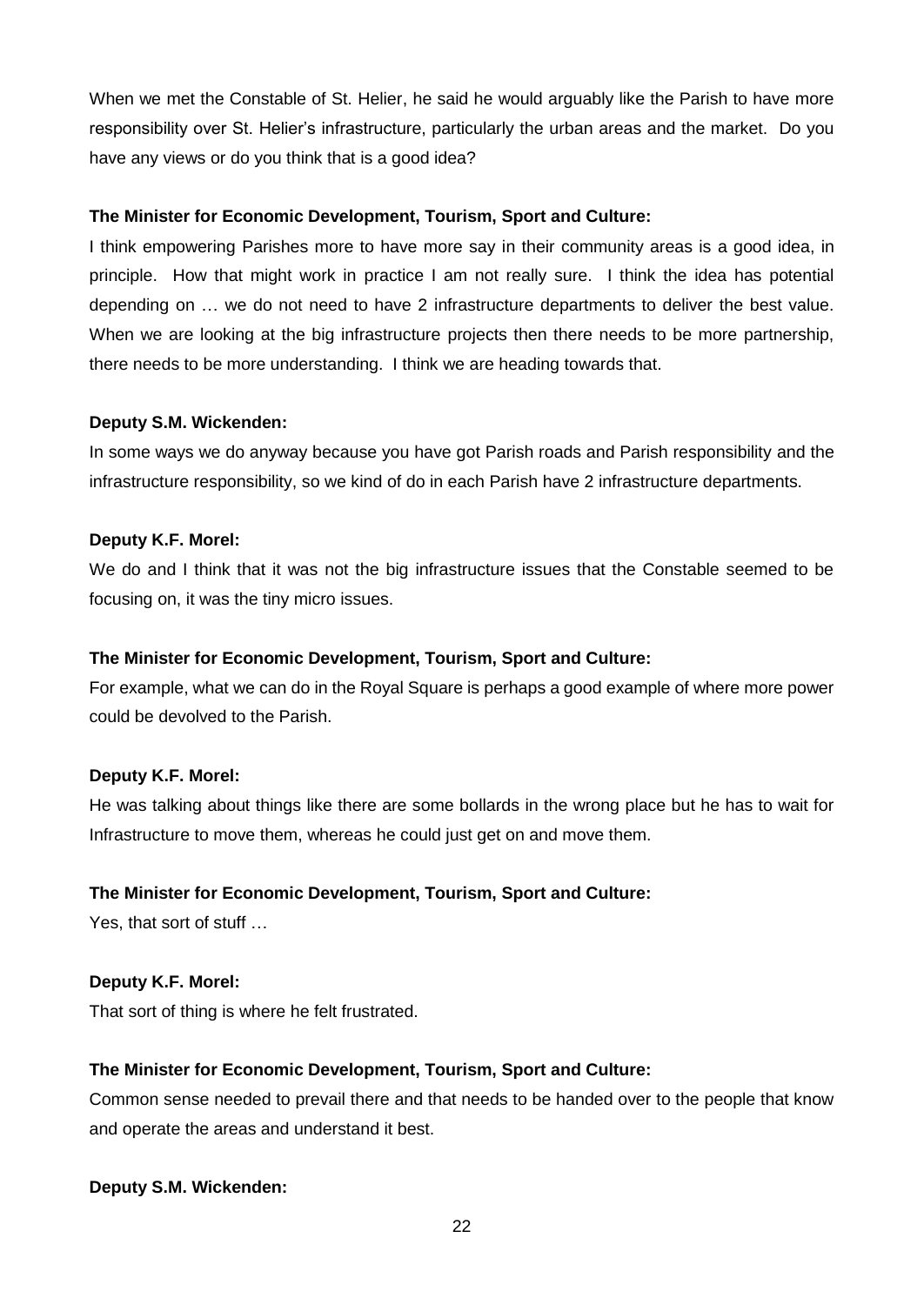Do you feel there is the same issue in St. Brelade?

#### **Assistant Minister for Economic Development, Tourism, Sport and Culture:**

With the bollards?

#### **Deputy S.M. Wickenden:**

Small changes.

#### **Assistant Minister for Economic Development, Tourism, Sport and Culture:**

I think the St. Brelade context is slightly different. If we are looking at the Les Quennevais Precinct, it is again the problem that it is in private ownership so we get the perennial issues of people saying: "Why have we not got a Christmas tree?" or: "Why does St. Aubin look nicer than Les Quennevais?" You get those kinds of issues. That is essentially because in St. Aubin there is a much bigger public realm where the Constable can make the village feel like a Christmas village. I think it is difficult in that part. I think St. Aubin has different dynamics with the municipality because it is just such a big place.

#### **Deputy K.F. Morel:**

Moving on to Sunday trading, which you have mentioned already. Do you think there is likely to be deregulation?

## **The Minister for Economic Development, Tourism, Sport and Culture:**

It is a matter for the Assembly. It is probable now that the department will take it to the Assembly in the New Year and we have some more discussions to have internally. We want to feed it into the development strategy. I foresee the States having a debate on that early in the New Year.

#### **Deputy K.F. Morel:**

Do you think from a public perspective there is still a sense that people prefer it to be a day of rest or family day?

#### **The Minister for Economic Development, Tourism, Sport and Culture:**

Yes, of course. In this sort of eclectic society a lot of us have our own views and beliefs. So I am against imposing … if I do not want to eat chicken in a restaurant I would not suggest that every restaurant did not sell chicken. Also, the same, I think we need to respect people's religious beliefs or any other beliefs they might have. This is about choice in a modern society. I just think at the moment we stop about 30 shops from opening. Some of them want to, some of them do not, because we have … I think probably now for the wrong reasons, and so if we deregulate that or regulate to allow those larger shops to open for a period on a Sunday, I think it is just reflects more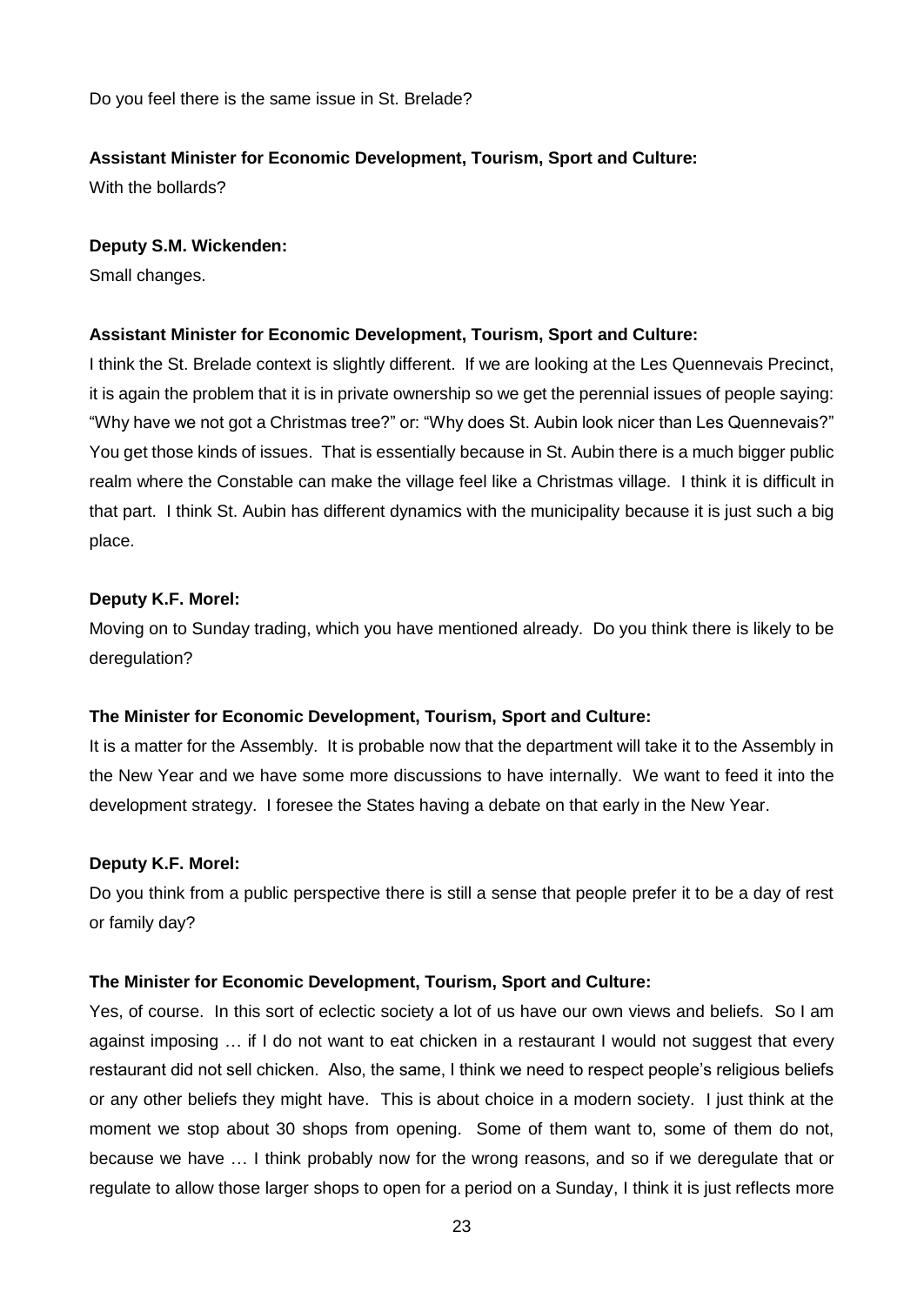to the demand of a modern society and then it gives the consumer and the retailers a choice to do that.

## **Deputy K.F. Morel:**

If you do end up bringing something before the Assembly about deregulating Sunday trading do you think you would look to put in any protections for people who, for religious reasons, chose not to work on that day?

### **The Minister for Economic Development, Tourism, Sport and Culture:**

Since it was last debated, and over the years, the States have introduced significantly better legislation to protect employees. I have asked officers I met recently to just verify the situation in the U.K. and bring that back. There is, as I understand - and any officer can come in and help me out here - opportunities for employees to opt out of working on a Sunday. There are sectors of the economy that are excluded, such as agriculture, hospitality and public service, where working on a Sunday is essential to the site. So we will have a look at that, but I certainly would not want to … I think really to get the States behind it we need to have those bases covered and understood.

### **Assistant Minister for Economic Development, Tourism, Sport and Culture:**

I think from a worker's point of view, for me it is more important about getting the rest days in place. We do not want people to be working 60-hour weeks and not being able to spend time with their family. So I think it becomes less about which day you get off a week, if you get a fixed day at all, because of course as soon as you go down the religious route you might have Jewish people who do not want to work on a Saturday or the people who might not want to work on a Friday. I might not want to work on a Tuesday evening because that is when my accordion club is.

## **Deputy K.F. Morel:**

I am not sure that is a religion.

## **The Minister for Economic Development, Tourism, Sport and Culture:**

It is to him.

## **Assistant Minister for Economic Development, Tourism, Sport and Culture:**

You get some fanatics so it could well be. I think it is about giving people the choice that they do not feel forced to work and they are getting break times.

## **The Minister for Economic Development, Tourism, Sport and Culture:**

I think that is a good point, to make sure employees are not forced to work longer hours because of it, but they can do the same hours but over a more flexible week.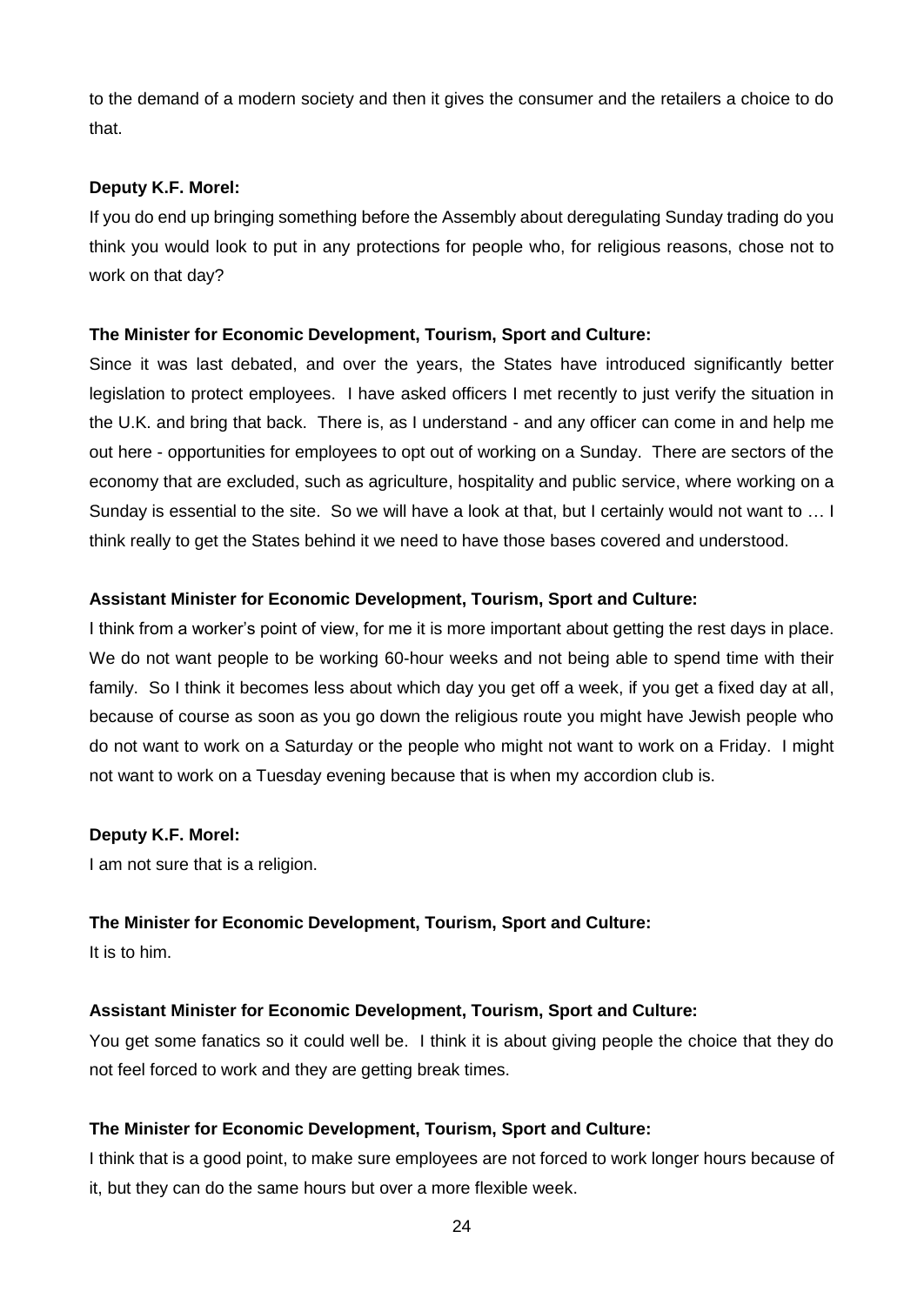#### **Deputy K.F. Morel:**

Again, thinking about if you bring this deregulation to the States Assembly, do you intend to have a look at how such deregulation for very large stores, we are talking about the bigger supermarkets, department stores in town, about how that might affect small, independent convenience stores that may be reliant on Sunday for quite a bit of trade?

## **The Minister for Economic Development, Tourism, Sport and Culture:**

I do not think that is particularly much of a … the answer to that is yes, but if you look at the convenience sector, the majority of stores up to 700 square metres, M. and S. (Marks and Spencer), Morrisons, many of those stores are overtrading on a Sunday, if we are honest. I think perhaps that suits some of the larger retailers, so larger retailers with those stores will enjoy the fact that they do not have the expense of opening the big store and consumers have to go to the smaller stores. That is fine, but I think now we are getting to a stage where we have to put the consumer first.

### **Deputy K.F. Morel:**

Yes, but it does not sound like you are doing it with an understanding of the data behind it, if you know what I mean. Everything you just said about the overtrading, et cetera, it sounds like that is more the perception rather than hard and fast fact.

## **The Minister for Economic Development, Tourism, Sport and Culture:**

I spent my whole business career in the retail sector so I do understand it personally. There is no hard and fast data. We do not have data on that. But I know that for convenience food stores Sunday is the busiest day of the week by far.

## **Assistant Minister for Economic Development, Tourism, Sport and Culture:**

I think there is a sense in which you do not need the data, with respect. It is a bit strange to dictate that it is one day a week where shops cannot open.

#### **Deputy K.F. Morel:**

That is perfectly reasonable to have as well, it is just to understand how …

## **Assistant Minister for Economic Development, Tourism, Sport and Culture:**

It may well be that shops find if they are open on a Sunday they do not need to open on a Monday morning, for example.

## **The Minister for Economic Development, Tourism, Sport and Culture:**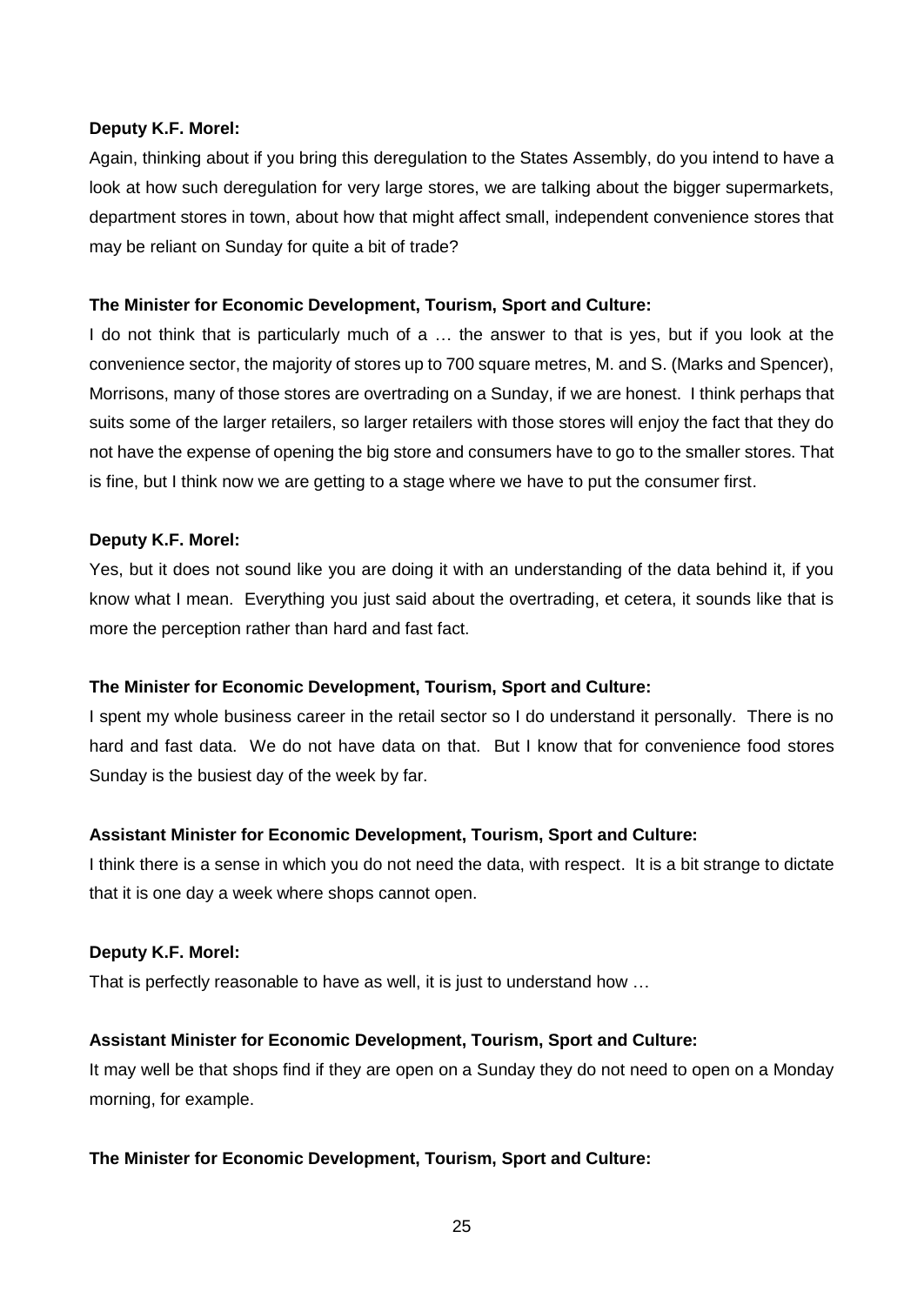I think the smaller true independent stores, the sole traders that run their shops, those shops have survived over the years because of the ingenuity of their proprietors. I do not think that further bit of deregulation will have impact on those traditional village stores but it will redistribute the Sunday trading among the larger convenience stores and the supermarkets for the benefit of the consumer. I do not think we need stats to back that up.

# **Group Director, Economy and Partnerships:**

The stats that we do have say, in terms of the 4insight work, are overwhelmingly in favour of Sunday trading. The 75-plus age group are the only ones that really say they do not want to do that. But it is quite significant and so if you are basing retail on consumer needs and desires that is pretty hard to …

## **The Minister for Economic Development, Tourism, Sport and Culture:**

A pretty compelling result.

## **Deputy S.M. Wickenden:**

A lot of our submissions we received commented on the lack of accessible parking in St. Helier. In your review and what you are doing, do you believe that there is a lack of parking and are you looking to it?

## **The Minister for Economic Development, Tourism, Sport and Culture:**

It is not for someone like myself and my family that drive into town and park and a 10-minute walk from the car park to the town centre. It is not an issue really but it is for many people. We seem to lack parking where you can … with the exception of Minden Place, which is always full, Sand Street which is not always full but is popular, I think it would be great to have a really well-positioned car park, right in the centre that cars can drive in. That is right in the centre of town it would make a big difference. So there is parking, there is capacity, but perhaps the logistics of it can be improved.

## [11:00]

If we could find a way to allow shoppers to park without a charge, perhaps in the evenings or the Saturdays, find a way so that commuters and workers and residents did not take advantage of it, I think that would be another tremendous bonus for the town centre.

## **Deputy K.F. Morel:**

Out of interest, do you know what happened when … the results of the pilots that they have done for free parking?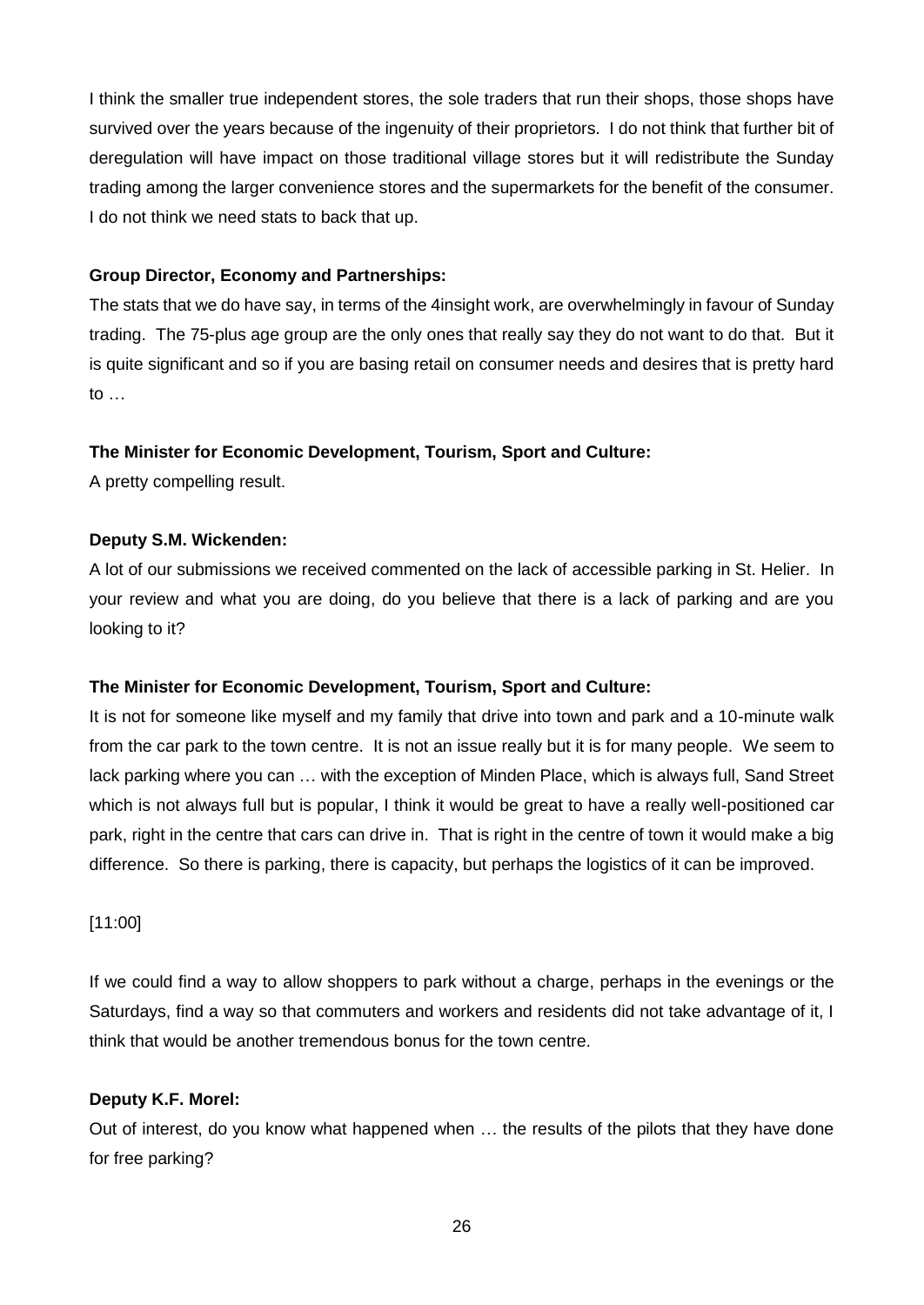## **Deputy S.M. Wickenden:**

Like Thursday 3.00 p.m. onwards.

## **Strategic Policy Manager, Economic and Partnerships:**

This was done through Infrastructure, as it was then, by Parsons Brinckerhoff; very interesting in terms of the Saturday free parking. What they modelled it on was looking at who was using the car parks and in a lot of cases it was employees or employers using that. It is an opportunity so if they had taken a bus, so it was lost revenue for the actual buses. There was also, in terms of where people were spending their money on a Saturday, it was moving from sort of the convenience here in their particular Parishes to come into St. Helier. The overall net benefit … it was not a net benefit. It was a net cost to the Island if you had carried on doing it on that basis.

## **Deputy K.F. Morel:**

The benefit you were looking for was increasing people coming into St. Helier but that did not take off.

## **Strategic Policy Manager, Economic and Partnerships:**

It was the same number of people, it was just the car park.

# **The Minister for Economic Development, Tourism, Sport and Culture:**

It was just a redistribution.

## **Deputy K.F. Morel:**

I mean it did not attract new people to St. Helier? People were not suddenly thinking: "It is free parking, I will head to St. Helier."

## **Strategic Policy Manager, Economic and Partnerships:**

I think what we also have to be mindful of, parking … wherever you go people think parking is an issue but night-wise, you have to think St. Helier is not just about retail and people coming in. There is a cost associated with parking, and it is not only about parking in St. Helier, it is about the upkeep of other car parks all over the Island, which is owned by the States. It is the issue in terms of people who are going to live in St. Helier, it being a nice environment to live in; they are not going to want lots of cars travelling around. The survey showed I think 70 per cent of people go shopping using their car; very little walking or using buses. Maybe that is something we should be looking at.

## **Deputy S.M. Wickenden:**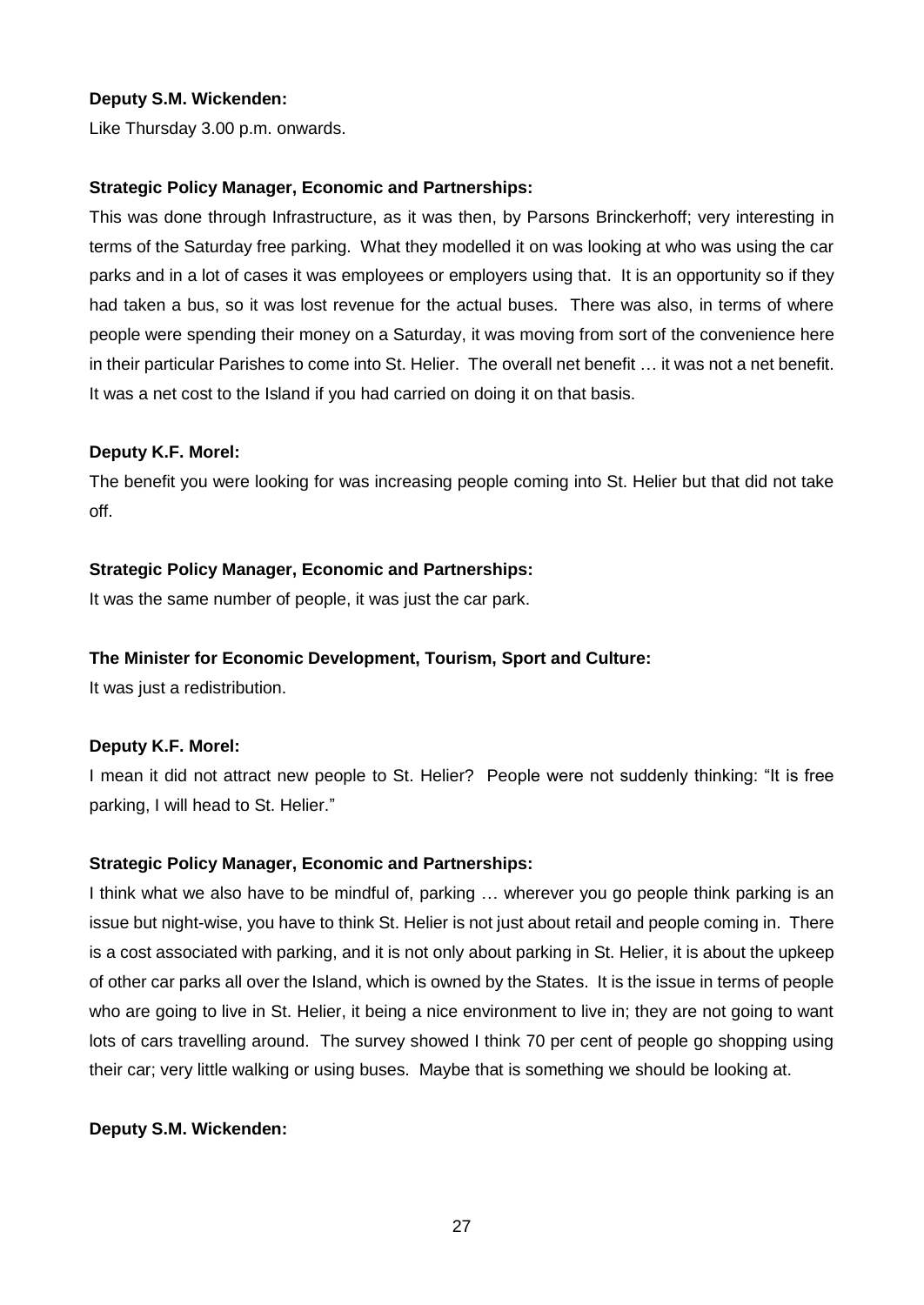We have a single transport policy that is trying to reduce the use of the car and then move people on to cycling, walking and buses. Do you think that maybe we should be looking at increasing our bus provision as many other towns around the world do?

### **The Minister for Economic Development, Tourism, Sport and Culture:**

The easier you make public transport the more people will use it. I think that is a simple equation. But to go shopping, quite often to drive up to the shop from home, it is a 10-minute walk, but I will drive up there. But it is easier to get perhaps the bus into town and the bus back again. If we are just honest, if we have any quick visions of getting Islanders to stop using their cars, it is not going to happen just like that. The best opportunity we have to do that is when we start thinking seriously about being a lot more environmental. We are seeing the end of fossil fuel as the main forms of preparing our personal public transport and I think it is when we get into that area we can really start to make a difference.

### **Deputy K.F. Morel:**

At the moment it seems like the desire for increased parking stands in contrast to the policy for reducing driving. It sees the public and government at loggerheads.

### **The Minister for Economic Development, Tourism, Sport and Culture:**

I was very careful to say I have never been into St. Helier and not been able to park. So I do not think it is about capacity; it is about logistics and it is about thinking really carefully about how we place the parking so it benefits the most people.

#### **Deputy S.M. Wickenden:**

I could probably go on the Love Jersey app now and pull up how many empty parking spaces in Pier Road; we will probably have about 140 right now.

### **The Minister for Economic Development, Tourism, Sport and Culture:**

When I parked in Sand Street this morning there were 315 spaces.

#### **Group Director, Economy and Partnerships:**

If we asked consumers whether or not parking would improve their shopping experience the numbers that answer in the affirmative are relatively low. Less than 10 per cent sampled are concerned about that, and even less than that are concerned about the price. So if we are going to do evidence-based work around parking let us look at the data we have collected recently. So it is not not an issue but it is quite low.

## **Deputy S.M. Wickenden:**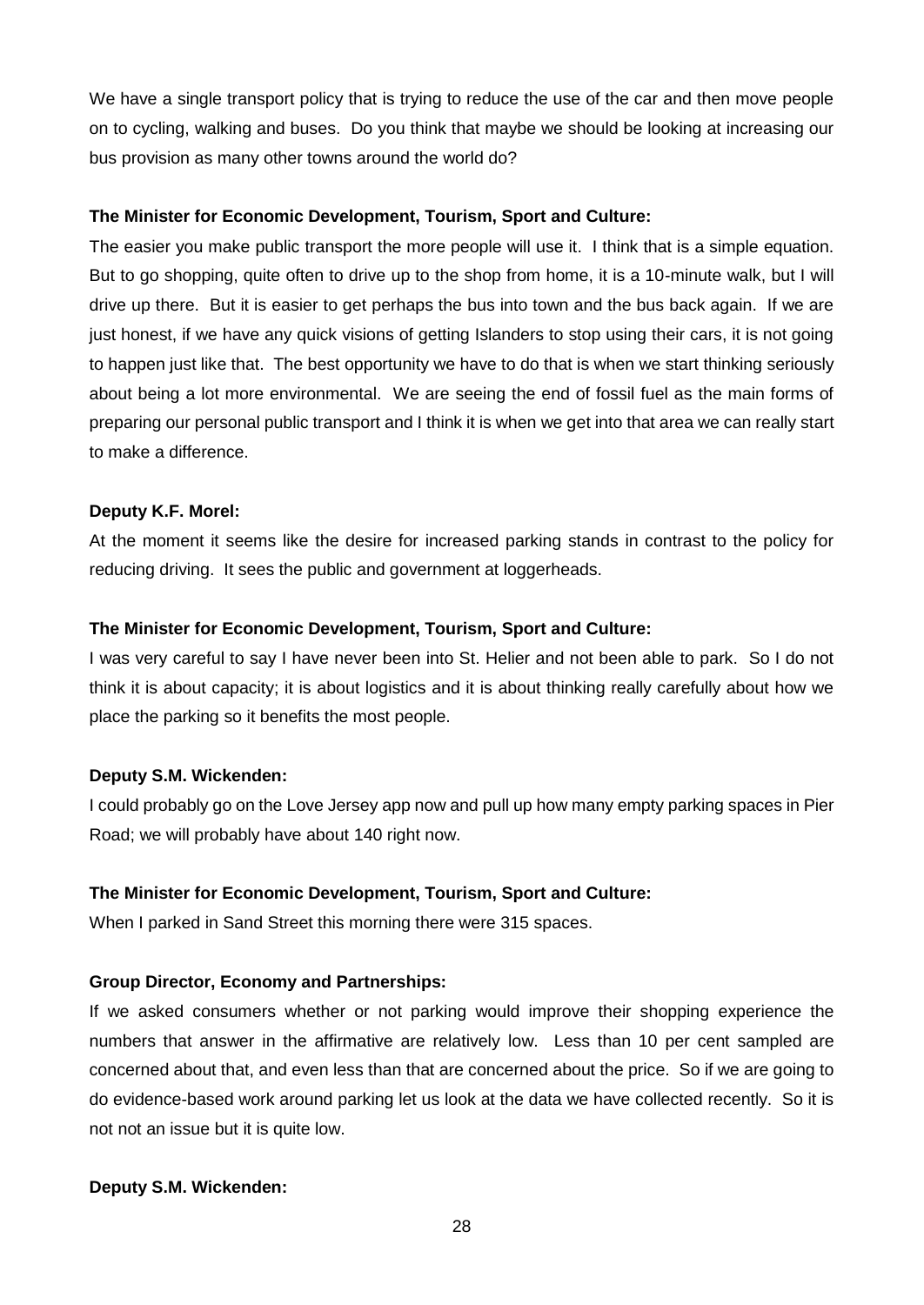So not many were concerned about the price, because we have heard comments in some of our other hearings about we are penalising shoppers by charging them to park.

## **Group Director, Economy and Partnerships:**

So, if you look at the actual numbers, when we asked that question of 516 people, 45 called for better parking out of 516 and 36 specifically mentioned parking price. I know that is a small sample, but again making sure that we are working to the data. The other thing is whether or not we need to explore with retailers the opportunities for delivery. Of course if you want to come in and buy something big you might not necessarily be able to carry that back on the bus, so opportunities for different models around how you service your customers and home deliveries and all that sort of stuff I think is important. The sustainable transport bit is important as well because of course we have an award-winning world-class public transport system and it is right that we look at ways of plugging into that. So the parking issue can be, in some cases, a bit of a red herring but the data is starting to help us understand that a bit more.

### **Deputy S.M. Wickenden:**

Dan, you raised the deliveries at homes and I raised this with the Sandpiper C.E.O. (chief executive officer) who says: "My brother lives in Bristol; he sits and has his daily shop from whichever supermarket he chooses and every now and again they will sit and go through the special offers and tick boxes online and it just appears at their door, some man drives it and drops it off." Were there any questions in the survey that talked about shopping at home?

## **Group Director, Economy and Partnerships:**

Not that I am aware of but certainly in the subsequent conversations with the retail group that was an issue that was discussed and whether or not retailers could do more about that. Personally, from my own personal experience, it is undersold, so it is an option for many consumers but they are not aware that is in fact an option. So promotion of what the services are may be the way forward as well. But it is quite interesting, as you get into the detail and you look at the stats, you start to highlight areas that perhaps you had not thought about. It certainly was an issue that the retailers started to discuss early doors once that work had been done.

## **Assistant Minister for Economic Development, Tourism, Sport and Culture:**

It would also be interesting to see how the industry reacts to this. So essentially, they paid for this piece of work, which has been commissioned by us, which is useful for them, and it is up to them to decide, depending on their operating models, what might work for them. So it may well be that one of the big supermarkets says: "Right, why do we not start doing home deliveries?" But then it is a question of the economy of scale and if the demand is there.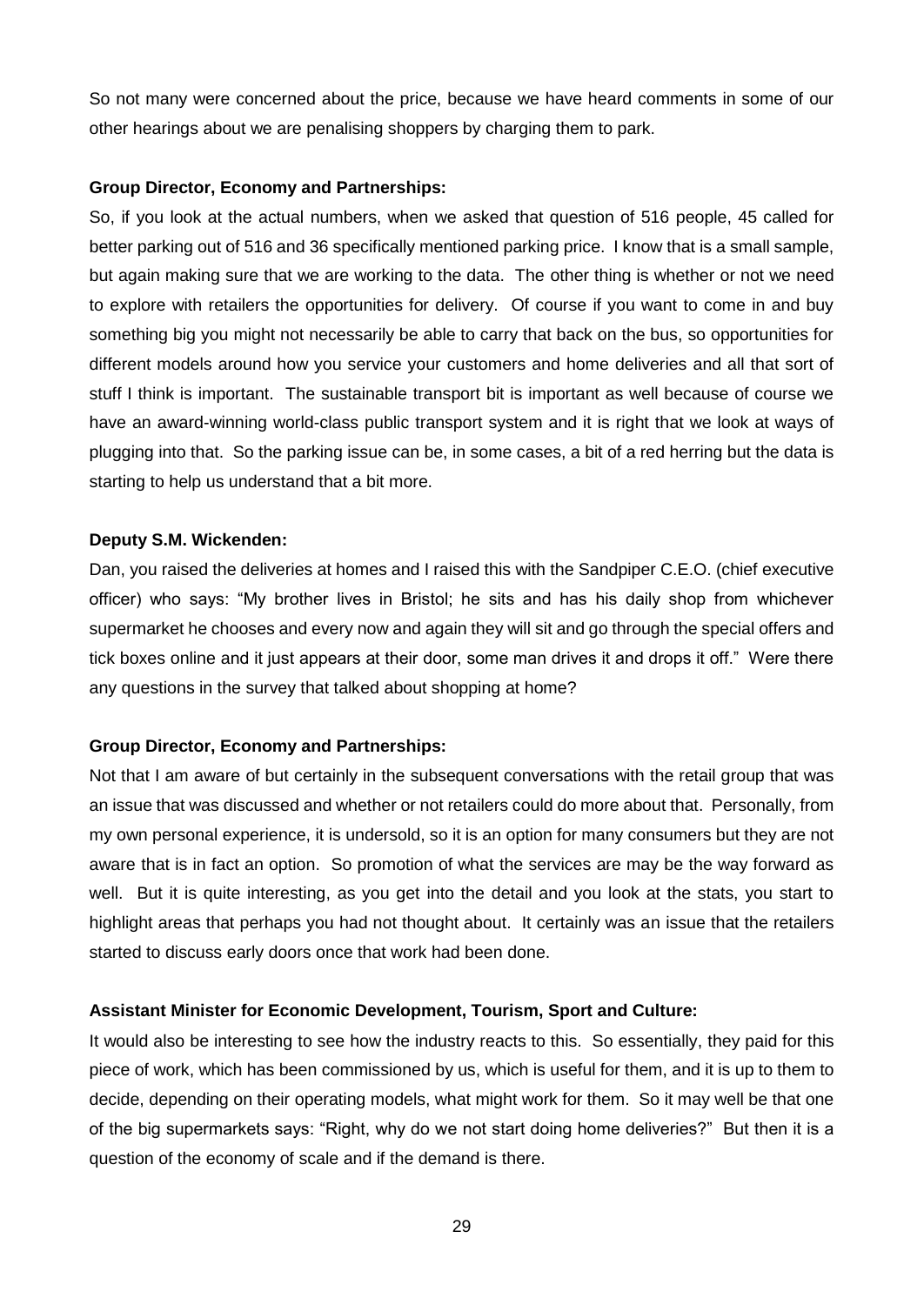#### **Deputy K.F. Morel:**

Demand seems to be one of the problems at the moment because we have had it in the supermarkets but it has not been taken up usually.

### **Deputy S.M. Wickenden:**

I am just getting a message that says that Pier Road has 239 parking spaces and Sand Street has 143 right now, so in the middle of the day coming up to lunch time.

## **Assistant Minister for Economic Development, Tourism, Sport and Culture:**

If only we had more cars so that we could fill it.

### **Deputy K.F. Morel:**

We have the cars; you just need the drivers to drive them.

### **Strategic Policy Manager, Economic and Partnerships:**

The other thing on the parking is the fact that a lot of parking in St. Helier is private. That obviously creates issues as well. On the basis of what Dan was just saying in terms of click and collect, a lot of people are still unaware that there are shops that offer that.

## **Deputy K.F. Morel:**

Talking about as far as clicks are concerned, looking at online in a bit more detail, as Minister, do you think online retail currently poses the greatest threat to the Island's retail sector?

## **The Minister for Economic Development, Tourism, Sport and Culture:**

Consumers purchasing online from outside the Island?

#### **Deputy K.F. Morel:**

Yes, as in purchasing goods from outside the Island.

## **The Minister for Economic Development, Tourism, Sport and Culture:**

Deputy Tadier gave a really good analogy. Some of us, we ride a bike and drive a car and walk, none of us are ever going to just say: "Right, I am only ever going to shop online" or: "I am not going to shop online." Because it is competition and we have not talked about competition because there are areas in the sector where I do not think competition is working, food prices is one of them. So from an economic point of view I think competition is good. The more competition you have, the more you shake the tree and the more you encourage businesses to be efficient and productive and on top of their game, so competition is good. All the retailers are reacting to online and we are entering what is going to be called the golden age of the consumer where there is going to be more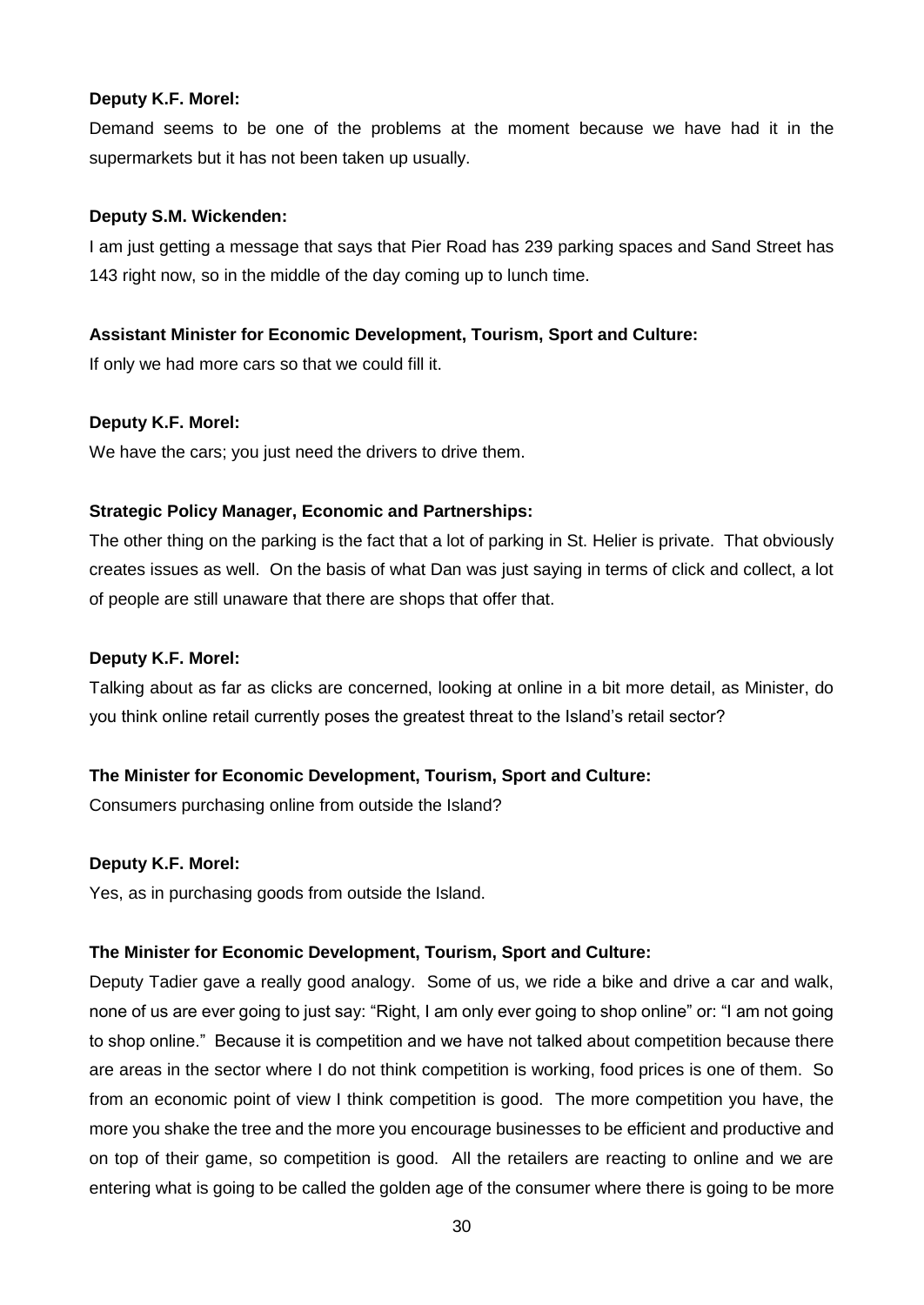choice than ever before. Retailers and online retailers have to embrace that and they are going to compete. So in many ways it is good for the consumer, but it is going to impact on our local retail trade because we are importing a lot.

## **Deputy K.F. Morel:**

Yes, absolutely.

## **The Minister for Economic Development, Tourism, Sport and Culture:**

One thing from a tax-collecting point of view, so I look forward to the time, and it is coming soon, where it will be a legal requirement in the U.K. and the E.U. (European Union) for online retailers to be responsible for collecting and distributing the consumption taxes. For example, if you go to an online site called very.com it recognises you are in Jersey and at the end of your purchase it will deduct the V.A.T. and add the Jersey G.S.T. and then it will send that to the Treasury. When that becomes a norm that is going to be a much fairer situation.

## **Deputy K.F. Morel:**

That is what I was going to say. Competition is good, you can say, but it certainly is better when it is fair and one of the problems we have at the moment is that local retailers are saying it is enormously unfair, in fact to the tune of at least 5 per cent, if not more, because online competitors are not having to pay G.S.T.

## **The Minister for Economic Development, Tourism, Sport and Culture:**

This will put it on a more even playing field. I do not think it makes a blind bit of difference to the consumers really but it will be fairer to the taxpayer because we will be getting the full G.S.T. on the goods that come into the Island. In fact there is a big issue in the U.K. where, for example, a retailer in the High Street in the city or a town in the U.K. will be paying very high business rates for their premises but an Amazon or an online retailer based out of town with a huge warehouse will not be paying that.

## **Deputy K.F. Morel:**

But they are still paying business rates on their premises; it will just be different business rates in a different area.

# **The Minister for Economic Development, Tourism, Sport and Culture:**

Much lower business rates.

## **Deputy K.F. Morel:**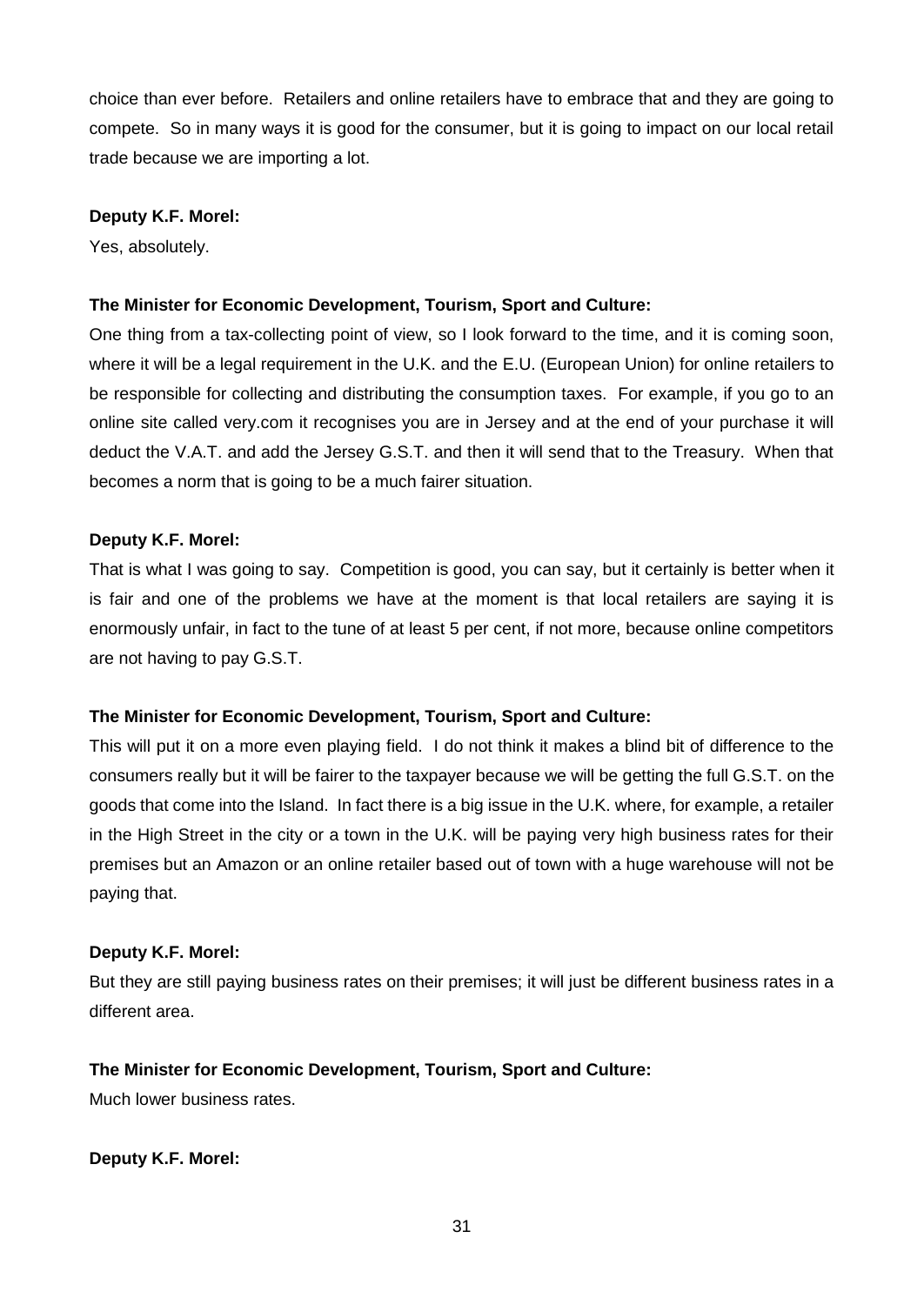Can I ask; when this was discussed in the Council of Ministers, what were your views? Were you keen to see the *de minimis* level brought down?

# **The Minister for Economic Development, Tourism, Sport and Culture:**

I was totally opposed to changing the *de minimis* level.

# **Deputy K.F. Morel:**

What was the reason for that?

# **The Minister for Economic Development, Tourism, Sport and Culture:**

Because within the next 2 to 3 years the E.U. and the U.K. will be legislating to resolve the problem.

# **Deputy K.F. Morel:**

But in 2 to 3 years, number one, the U.K. probably will not be in the E.U.

# **The Minister for Economic Development, Tourism, Sport and Culture:**

That is why I said the U.K. and the E.U.

## **Deputy K.F. Morel:**

Yes, but whether the U.K. goes along with that we do not know because they can choose to go their own route and not follow the E.U.

# **The Minister for Economic Development, Tourism, Sport and Culture:**

I am pretty sure they will.

# **Deputy K.F. Morel:**

Is the Council of Ministers not just saying: "Do it in 3 years' time" rather than dealing with the issue, which is now?

# **The Minister for Economic Development, Tourism, Sport and Culture:**

I am interested in the Jersey consumer and while I want to make sure we have a vibrant future for our retail sector I certainly do not want to penalise local consumers. If local consumers can find a really good deal and want to buy something online, for example Australia did that and Amazon pretty much shut down their distribution.

# **Deputy K.F. Morel:**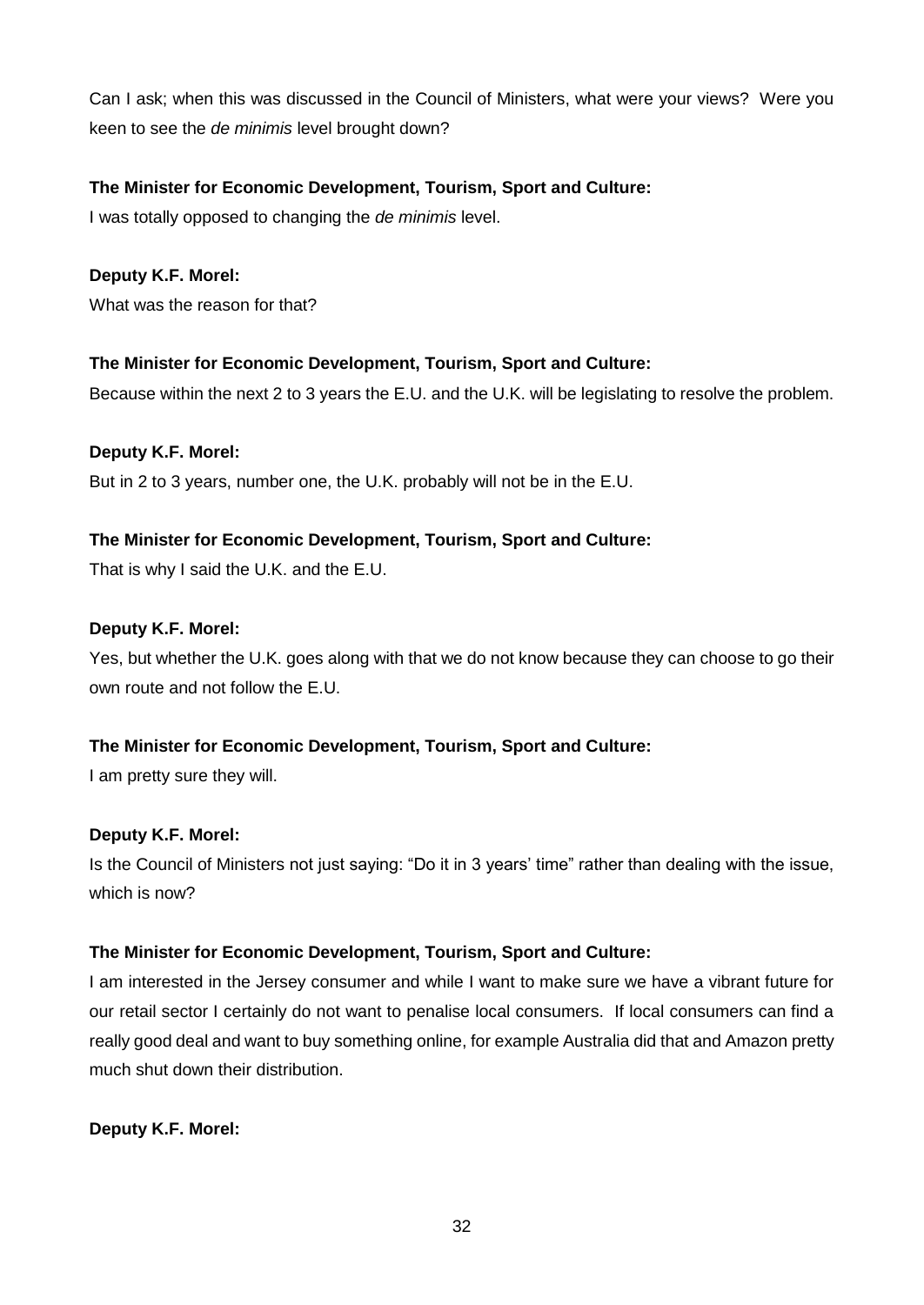They did that only because Australia insisted that the online retailer collect the tax as opposed to the postal service. So at the moment asking the postal service that can be done tomorrow, we can ask Jersey Post to collect the tax and that would not affect Amazon in the slightest.

## **The Minister for Economic Development, Tourism, Sport and Culture:**

The logistics of it, we are speculating at the moment, but I just felt the logistics of it and we would have upset an awful lot of Islanders for very little in return.

## **Deputy K.F. Morel:**

So from your perspective the important …

### **The Minister for Economic Development, Tourism, Sport and Culture:**

I think we would have been giving lip service to the retail sector, cause delays on tens of thousands of packages and we would not have seen any difference to the retail sector at all, in my opinion.

### **Deputy K.F. Morel:**

It is difficult to know because we are not changing it so we will not find out.

### **Deputy S.M. Wickenden:**

In competition we have always had, whenever a big retailer comes over and they say: "We are going to be in, we are going to do lower prices." It does not tend to normally turn up because when they come to Jersey they either realise that there is a higher cost than they were expecting to import or even on building rates or that the Islanders are happy to spend that kind of money. So do you think there should be more done in that kind of competition area?

## **The Minister for Economic Development, Tourism, Sport and Culture:**

I do not think we can get involved in telling retailers or any business what to charge, the market has to decide, and if they want to stay in business they are going to have to be competitive.

## **Deputy S.M. Wickenden:**

But the statement earlier was that good competition is good for retail and it is good for prices and choice, but we have not always seen that in practice.

## **The Minister for Economic Development, Tourism, Sport and Culture:**

Most U.K. retailers have different price structures by region, by town, by city, and they analyse the economies where they are operating very closely and they have pricing structures set to maximise the business in that area. I think they come to Jersey and quickly realise that Jersey consumers are more resilient to higher prices so they tend to price Jersey and the Channel Islands at the higher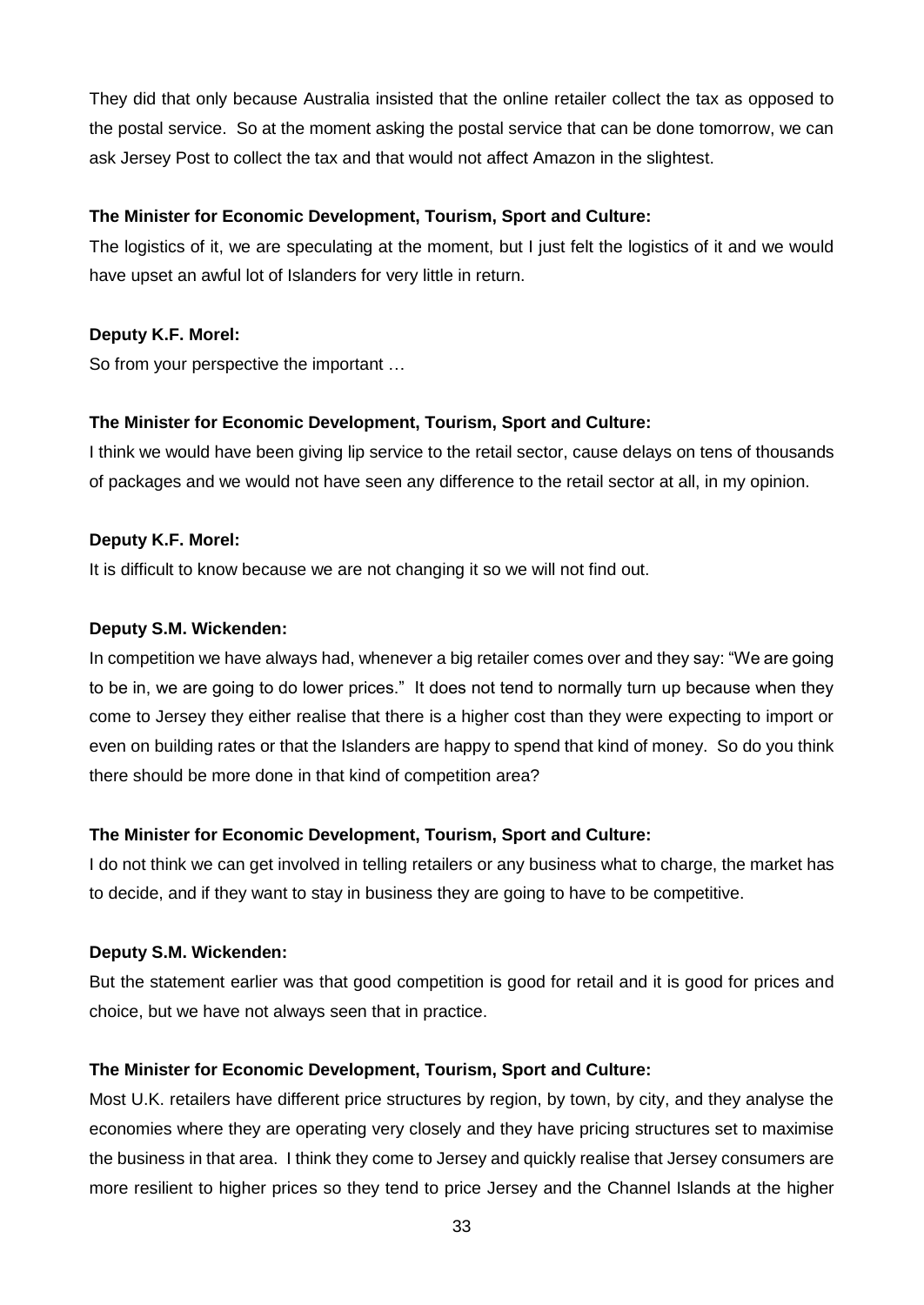end of their pricing scales. Now there seems to be a lot of competition in, for example, the food retail sector, but the perception is, and the reality to a point, but not on everything, we do get some really good deals in the food sector, but generally speaking we are quite a bit more.

## [11:15]

So we have the Co-op, Waitrose, Morrisons, and then Sandpiper still is an independent, and the new Tesco in partnership with Alliance, and I would hope to have seen that polarise and make more competitive the retail sector. Perhaps reduce the retail space being utilised at the moment rather than having so many smaller shops, polarised into fewer bigger shops, we could reduce the cost of the sector and bring prices down. But that does not seem to be happening and that is perhaps something we need to look at in the future, something that perhaps Deputy Tadier would look at with the Consumer Council and Competition Authority. But I do not understand why it is not working, but there are, in this affluent society, a lot of people struggling and I think they should not be.

## **Deputy K.F. Morel:**

That is the thing. I agree with what you say about price resilience, and I know Deputy Tadier is very concerned about the people who are the least price resilient in Jersey; they are the ones who are most vulnerable and competition does not seem to be working in that respect.

## **Assistant Minister for Economic Development, Tourism, Sport and Culture:**

From a layperson's point of view, I am relatively new to the department, but it seems that we just do not have any discount retailers in Jersey. That is the bottom line. So there is not a Wetherspoons, there is not a Lidl, and I do not know what the reasons are for that, but were there to be one it would be interesting to see whether they stuck to their prices and offered discount and what kind of impact that would have. But then again there is only so far you can go in terms of your pricing, so how far do you want to drive down the pricing, especially of food, and then you have the question of quality. In the Island, generally speaking, it is not food that people struggle with in terms of their overall budgeting, it is probably things like rent, paying bills, et cetera, all of which attract the 5 per cent G.S.T. of course. So I think, while it is an issue, you cannot have it all ways.

## **Deputy K.F. Morel:**

Do you think C.I.C.R.A. (Channel Islands Competition and Regulatory Authorities) has a role to play in making goods, and particularly food, more affordable in Jersey?

# **Assistant Minister for Economic Development, Tourism, Sport and Culture:**

Again, I do not know fully of C.I.C.R.A., but I know that in the last Assembly that there were big issues expressed about their role and whether they were able to perform it fully effectively. I think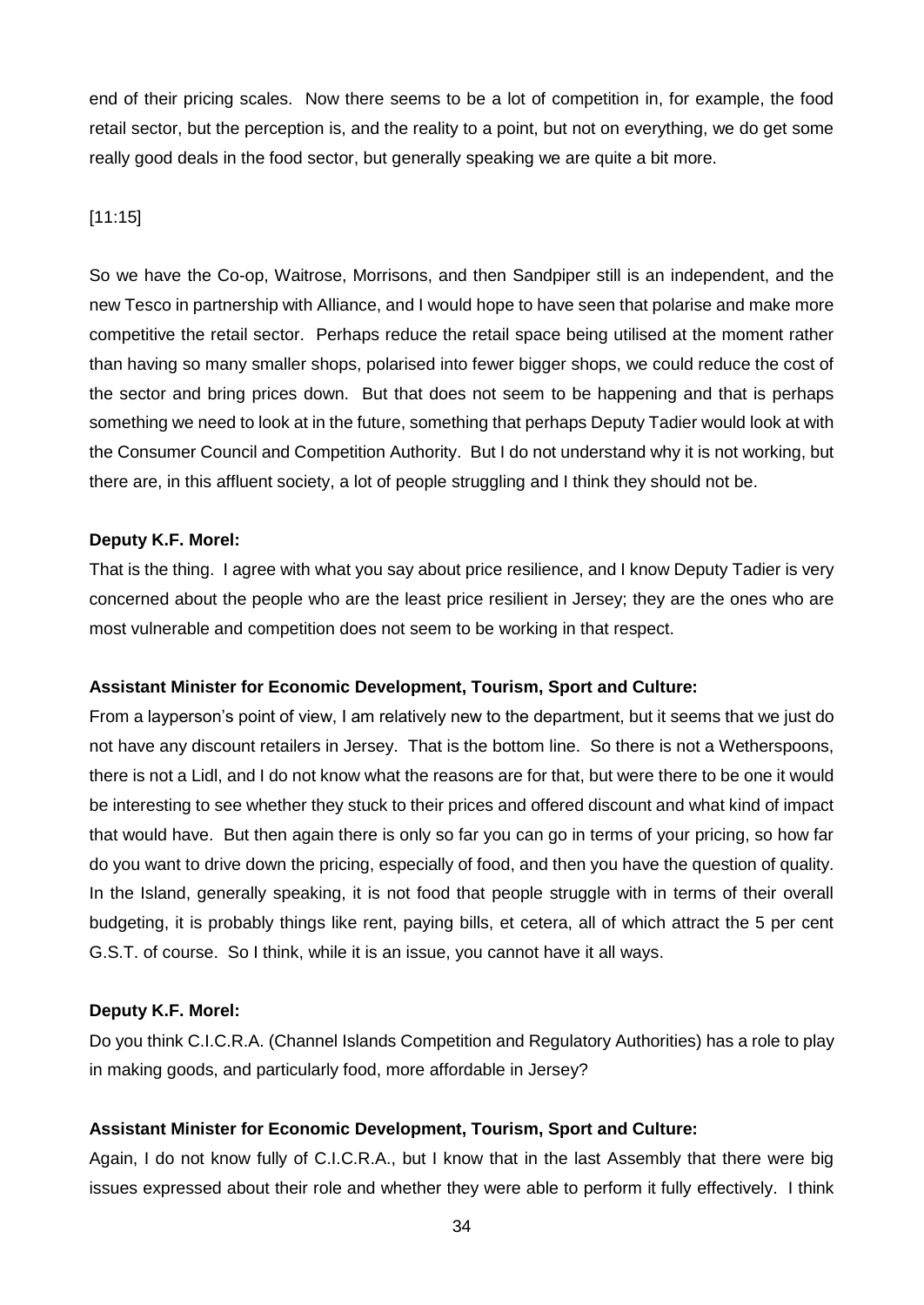there are market conditions in Jersey, which perhaps prevail, which are beyond what C.I.C.R.A. might be able to do in practice.

## **The Minister for Economic Development, Tourism, Sport and Culture:**

There is certainly scope for us to have a closer look at the market to see how it is working. But, having said that, I want to emphasise we have a tremendous amount of choice, a huge amount of choice with food retailers here, and I think we get really, really good quality. I am just not sure why the prices are not a bit sharper in certain circumstances.

### **Group Director, Economy and Partnerships:**

You have got your premium brand stores. Iceland continues to perform well. Tesco is expanding 4 more stores on one a year ago, offering significantly lower prices. So the market is functioning and it will be interesting to see where that business is coming from. But I think the options are starting to expand; I think there is no doubt that the cost of food is higher than the U.K.; that is absolutely right. But recently we have got companies like Tesco coming in and putting some inroads into that and providing better choice.

#### **Deputy K.F. Morel:**

One of the areas that many retailers cite is transport costs and obviously freight varies. 2017 we had a freight review done by C.I.C.R.A.; are you happy that the freight market is operating as efficiently as it should be?

## **The Minister for Economic Development, Tourism, Sport and Culture:**

The C.I.C.R.A. review indicated that the freight market was working well. It was on forward freight.

#### **Deputy K.F. Morel:**

Are you happy with that? Do you agree with that as well?

#### **The Minister for Economic Development, Tourism, Sport and Culture:**

I have no reason to disagree with that. So the freight-forwarding, that was a review on the freightforwarding aspect; that market. So, yes, we would expect goods and services over here to be a little bit more because of the logistics of getting here, the size of the market, the scale.

#### **Deputy K.F. Morel:**

You are right that it focused on the freight-forwarding market and certainly Tony O'Neill felt that C.I.C.R.A. should have a look at the ferries themselves, the ferry company itself. Would you agree with that? Do you think perhaps it needs to have a look at the way those costs are built?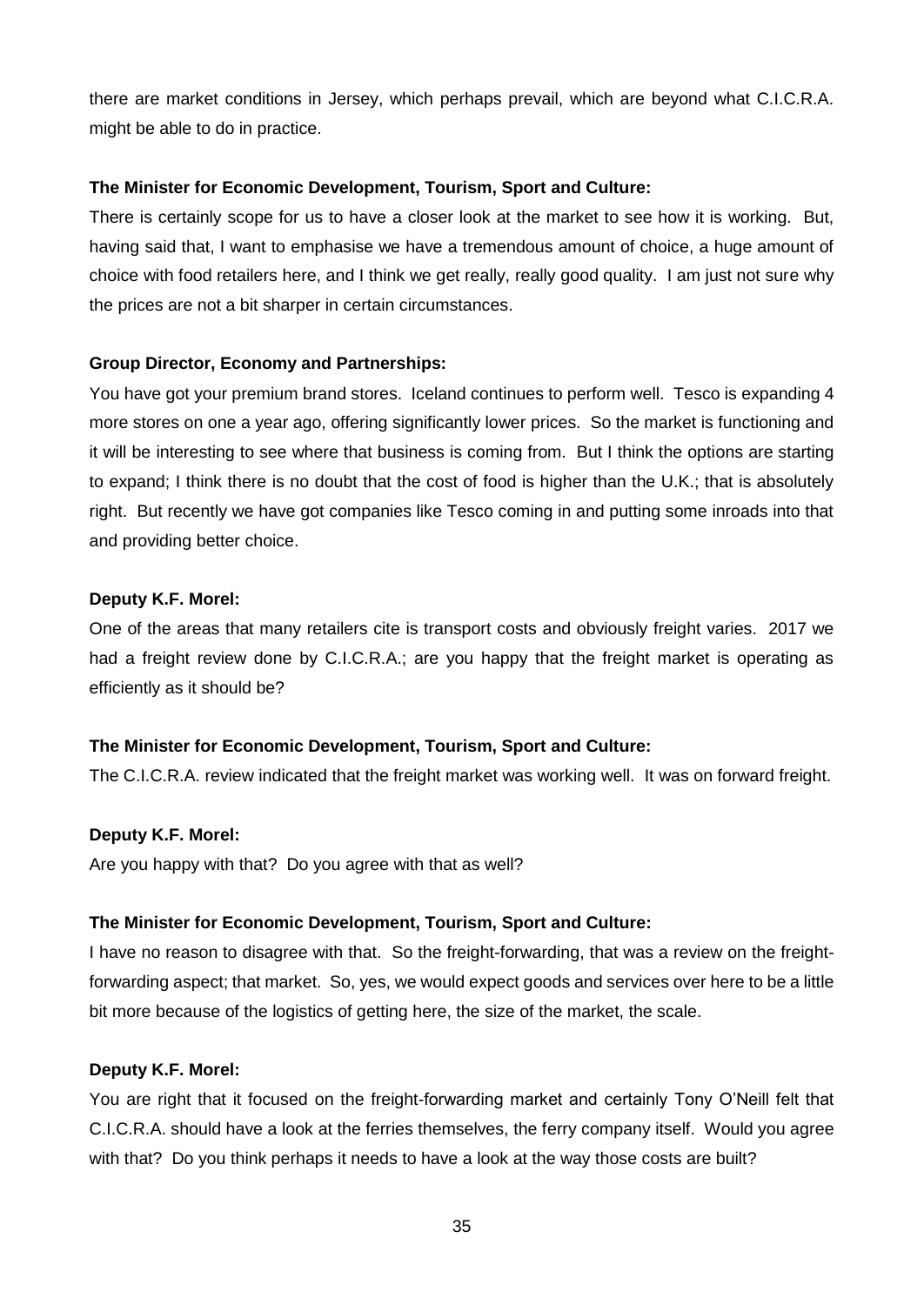## **The Minister for Economic Development, Tourism, Sport and Culture:**

I certainly would not be against that but the lifeline element of the Condor agreement is based around freight, not passengers. The reason we have that sort of agreement with Condor is because of the huge investment into running a shipping line if we want to have regular freight and passenger ships. So I think the market works well. I think the market works well with the logistical side and the report that C.I.C.R.A. did indicated that the freight was arriving at the retailers in an acceptable manner in relation to logistics and costs. So it is easy to keep having a go at Condor, but with the best part of £300 million tied up in shipping that is something I do not think the States or the taxpayer would have an appetite in getting involved in, although we are watching it very closely and we are constantly talking to Condor about improving their fleet. Perhaps at some stage in the not-too-distant future I hope to be sitting down with Condor and discussing a reconfigured fleet that will give a lot more flexibility over freight and passenger deliveries that might help to ensure that we contain the costs in the future.

## **Deputy K.F. Morel:**

Do you think the apparent sale of Condor, which is apparently likely to happen in the coming years, is likely to affect this?

## **The Minister for Economic Development, Tourism, Sport and Culture:**

I do not think it will have. Whether it is Condor, Condor is owned by Macquarie … whether Macquarie own Condor or somebody else owns Condor, I do not think it will have a material impact on these negotiations because they are going to want their business to succeed and we are going to want them to succeed.

## **Deputy S.M. Wickenden:**

Unless somebody comes along and says that: "We want to do this for Jersey as well." So Condor does not always have to be the only service provider within Jersey.

## **The Minister for Economic Development, Tourism, Sport and Culture:**

The thing is, when you have so much capital tied up in fleet, it is unsustainable to have more than one operator doing that; it just would not work out. By having one monitored, we get the best value. We saw what happened with Emeraude back in those days, it was not enough of a market to sustain 2 operators. In many ways I wish there was; in many ways if we had a population of a million people then it could sustain 2 operators and we could see some more competition there, but that might create more problems than it solves.

## **Deputy S.M. Wickenden:**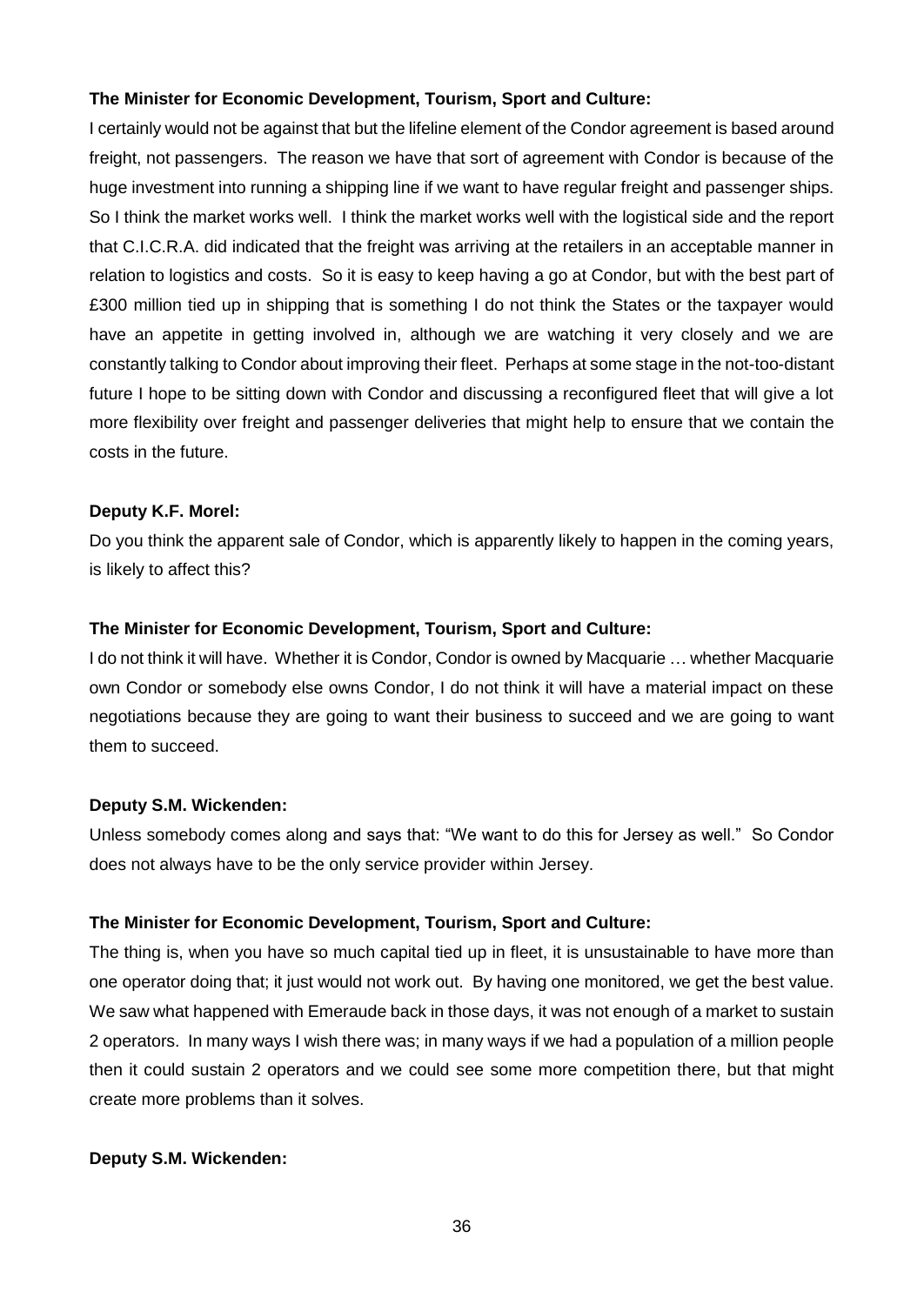Shall I end on the happy one, retail tax? I think we were both against it in the States Chamber, but could you just for the sake of this tell us what your views on the retail tax are and where we should go?

## **The Minister for Economic Development, Tourism, Sport and Culture:**

My view was - and I know Deputy Tadier has a different view, which I am sure he will want to share afterwards - but having sat on the Council of Ministers and discussed where we were going to make savings from 2014 to 2017 and where we were going to perhaps gain some additional revenue from, so I sort of know the timeline pretty well, from what I saw, the attempt to get new environmental taxes failed because of lack of proper consultation. So the States quite rightly said: "Go back and rethink this." Now that caused a little bit of panic I think, is my reading of it, and a number of options were quickly put before C.o.M. (Council of Ministers) and C.o.M. decided to go for this retail tax. I just thought there was not proper consultation, there was not a retail development strategy, and I said: "Hold on a minute, because we do not fully understand the challenges that are facing us." Plus the brief consultation, it was not really a consultation, it was an intention: "This is what we are going to do. What are your opinions?" The retail sector came back and said: "While we all agree we are happy to make a contribution via tax, we think 20 per cent is too high." 10 per cent, in my opinion and the opinion of the retail sector, would have been a far better starting point; it is what we charge regulated entities and it is a fairer starting point. We could have then produced a retail strategy and understood the impacts of this, looked at increasing it in the future if we felt we should. I felt it was rushed a little bit on the back of the rejection of the environmental taxes, and that is my view and I retain that view. Again, I absolutely think it is right that the larger retail points should be making a further contribution over and above the contribution, but not 20 per cent, it is too high, too soon.

#### **Deputy S.M. Wickenden:**

Properly consulted, understand the possible impacts before you throw something into the retail trade.

#### **Assistant Minister for Economic Development, Tourism, Sport and Culture:**

I really only have a personal view so I do not think that is necessarily relevant in terms of representing the department. But my points are on Hansard and I completely understand the view put forward by the Minister.

#### **Deputy K.F. Morel:**

We have talked about Jersey as a whole, when you look at the way retail perhaps is brought in, and certainly we have had some issues from retailers where the lack of consultation has really quite angered them. Do you think it gives off the wrong message that Jersey is a location for investment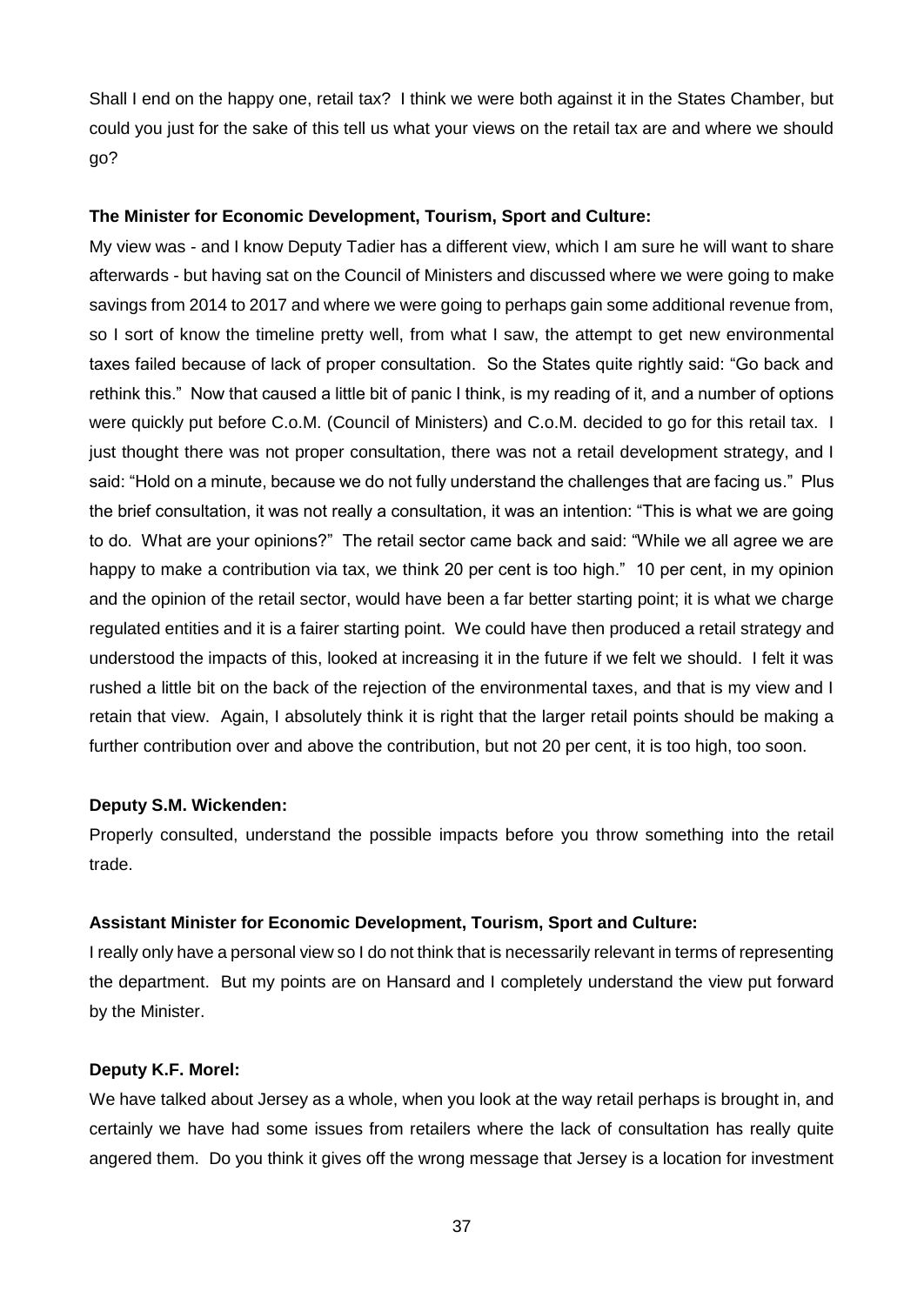from the point of view of we talk about having a stable tax regime, but we also seem to just bring in taxes willy-nilly, so it is a bit odd?

## **The Minister for Economic Development, Tourism, Sport and Culture:**

It has unnecessarily exasperated a lot of our bigger retailers who have made a big commitment. I do not always agree with what Mr. O'Neill says, but they have made a huge commitment to the Channel Islands and the same with the other big retailers, so I think it was again just unnecessary to do it in that way so quickly.

### **Deputy K.F. Morel:**

You do not think it gives off, from the perspective of who would invest in the Island, not just in current big retailers.

### **The Minister for Economic Development, Tourism, Sport and Culture:**

What worries me is Jersey has a reputation for stable government, for considered government, for stable taxation, and introducing these sorts of taxes in short order like that, we would not want to do that too often before it would start to impinge upon our reputation as a stable jurisdiction.

### **Assistant Minister for Economic Development, Tourism, Sport and Culture:**

If I can talk in general terms, there is an understanding that there will be times when Government needs to increase revenue to pay for particular services or capital expenditure, but the last administration were particularly bad at the way they went about that, so they had a whole scattergun approach to different charges, indirect taxation, which they were not even clear about the rationale for. We are seeing it again. So you say: "We are doing this for this particular reason so we want to bring in this for health reasons." But the real reason is that they are doing it to make savings or to increase the revenue. So when the word gets out to the public, whether it is the retail sector or the hospitality sector, the credibility of the rationale behind that just goes out the window. Whereas if you just said: "We have to put taxes up, it is going to cost you this much and it will be for this and this is the rationale," the respect and the basis for that … no one likes paying taxes necessarily, but if you know it is going to a good reason. I think they were terribly shambolic at putting that rationale forward, so I hope this current Government will be a bit better, so any taxes will be justified and necessary.

## **The Minister for Economic Development, Tourism, Sport and Culture:**

A proper measured approach.

## **Deputy S.M. Wickenden:**

You just outlined my amendment that I was lodging today brilliantly.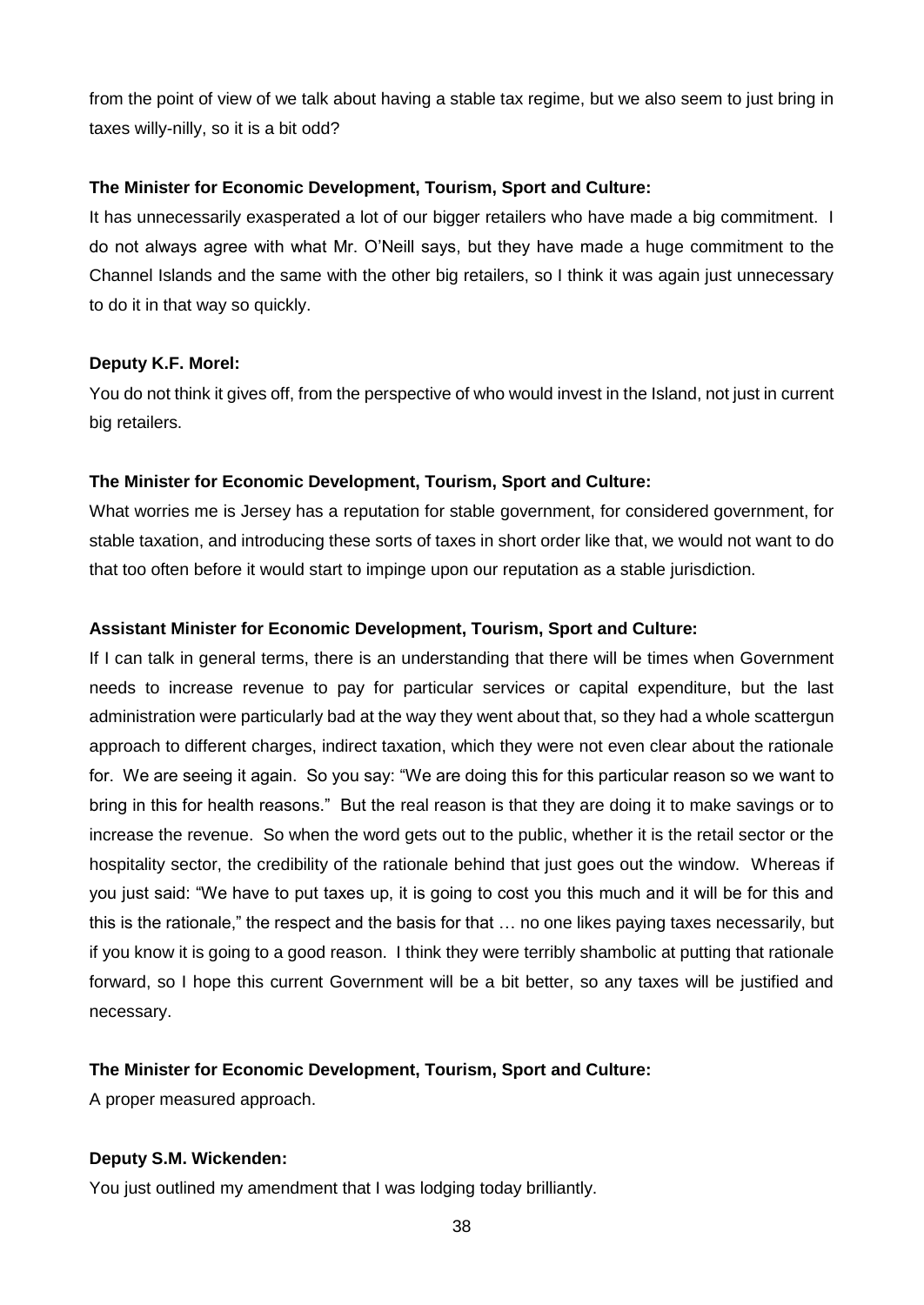#### **Deputy K.F. Morel:**

As you said, unfortunate one to end on, so we will not end on taxes, we will end on careers. You mentioned your work in Skills Jersey right at the beginning of this session; you mentioned that you worked in Skills Jersey. In the last couple of minutes would you mind letting us know what work you do in Skills Jersey to create the perception of the retail sector as a long-term career choice?

#### **Strategic Policy Manager, Economic and Partnerships:**

Skills Jersey has been working with what formerly was the Retail Development Group and they developed an apprenticeship scheme. The first cohort, I think there were 14 people who started in September 2 years ago, and those first 14 people have now gained their level 2 and I think are moving on to a level 3. There is also, through Skills Jersey, making people aware. The courses are run by Highlands College and the ladies who running it are very enthusiastic.

#### **Deputy K.F. Morel:**

Yes, we have all met Victoria.

#### **Strategic Policy Manager, Economic and Partnerships:**

But also again making people aware, because there are other courses that are there, which are equally as important to retailers as anybody else in terms of management and they are seeing benefits of some of the larger stores sending their staff on some of these courses with people from other sectors to get a broader view in a similar situation. So it is growing but certainly Skills Jersey sit on the steering group of this and they are keen to work with industry to find out where the shortcomings are and how we can do better. It is like everything, industry are wanting people to come into their industry, but it is how you do that. You want ambassadors to be going into schools, you want to be holding events at the skills show and in other particular areas where you can win the hearts and minds of parents. That is who you need to go to because there are a lot of Saturday jobs where people work but they just see it as a Saturday job rather than seeing it as a career, and that is where industry as a whole, and hopefully through the Jersey Retail Association, will be able to put some structure in place.

[11:30]

#### **Deputy K.F. Morel:**

Certainly talking to retailers there is no question that it is rewarding in terms of the interest levels and the variation that you get, but do you think wages in the retail sector will depress people's view of it as a long-term career option?